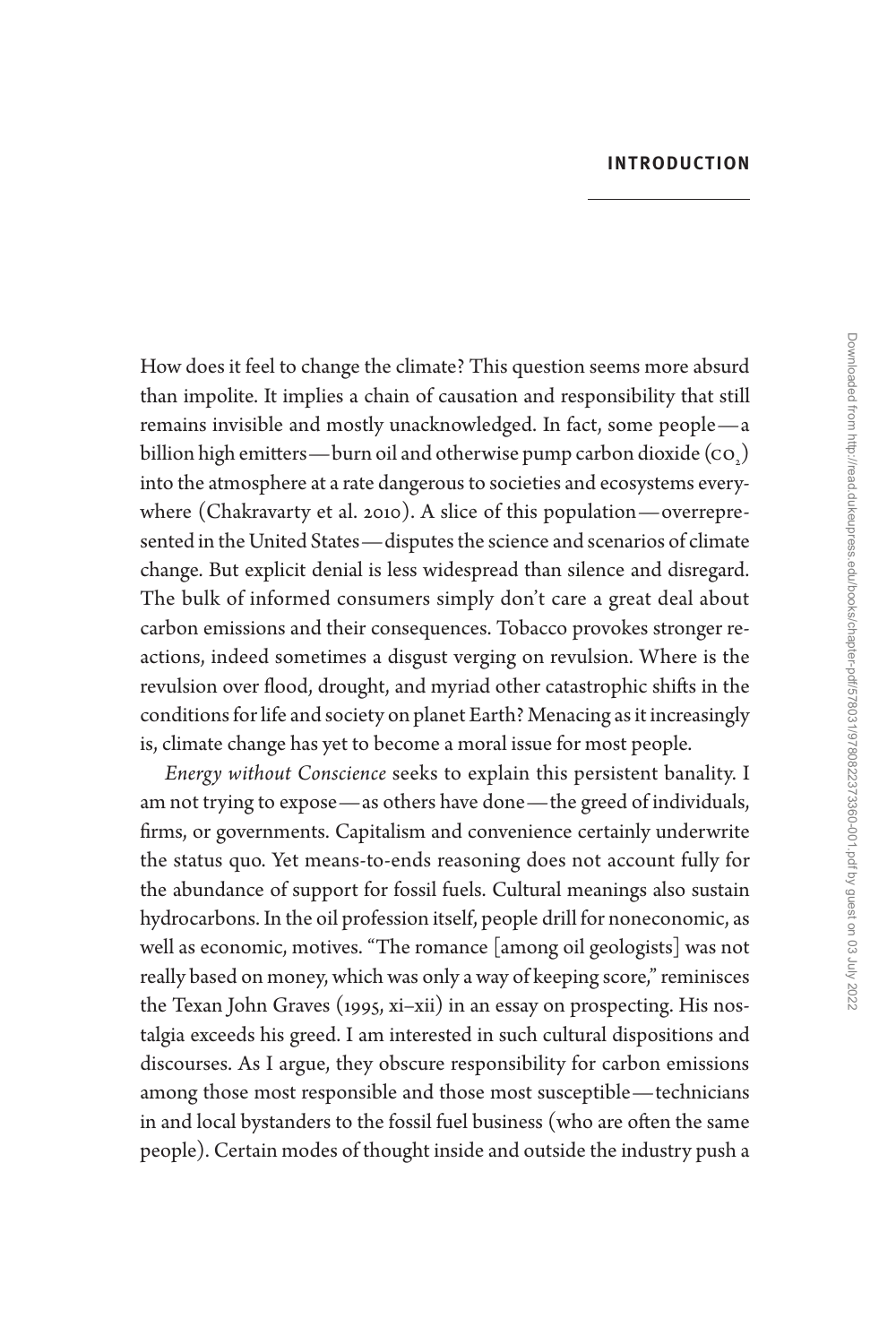more critical consideration of oil to the margin. Hydrocarbons—as I refer to oil, natural gas, coal, and bitumen—seem both invisible and inevitable. One notices them only when something goes wrong—when, for instance, massive volumes gush into the Gulf of Mexico. Water-borne pollution of this sort triggers professional concern as well as public outrage. This book, on the other hand, describes the everyday, intended functions of our energy system. When platforms, pipelines, and pumps work properly, oil arrives safely at the gas tank of a motor vehicle. Then, combusted in the engine, the hydrocarbon spews carbon dioxide into the air unnoticed and without protest. One might refer to this form of pollution as "the spill everywhere." It far outweighs local contamination, both in volume and in planetary effects. Oil, in other words, is most dangerous when it behaves ordinarily and when people treat it as ordinary—that is, as neither moral nor immoral, but amoral.

Investigating such a nonevent—really the partial absence of meaning—requires an indirect approach. One has to detect the meaning and sentiment that prevent an accumulation of feeling around oil or carbon emissions. Why do hydrocarbons not inspire disgust—or romance for that matter—among more people more often? To answer this question, one has to measure the subtle effort expended as informed people avoid reflecting ethically or emotionally upon oil. The right circumstances will throw this making of ordinariness into the sharpest relief. I found those conditions at the birthplace of petroleum: Trinidad in the southern Caribbean [\(map i.1\)](#page-2-0). Here, Walter Darwent drilled the world's first continually pro-ductive oil well in [1](#page--1-0)866.<sup>1</sup> This larger island of Trinidad and Tobago shares deposits with nearby Venezuela. Until recently, it contributed the lion's share of gas imported to the United States. But it does not rank among the traditional petrostates, either in production or in reputation. I lived in Port of Spain, the capital of Trinidad and Tobago, for the 2009–10 academic year and conducted ethnographic research among energy experts, anti-industrial activists, and policy makers preparing for climate change. At that point, Trinidad (as I abbreviate the nation-state) had never suffered a major spill. In terms of environmental harm, the industry was primarily committing climate change through CO<sub>2</sub> emissions. But Trinidadians whose per capita carbon emissions ranked fourth among nations—did not appreciate this responsibility. My informants considered themselves to be victims—and only victims—of rising seas. In these ways, groups of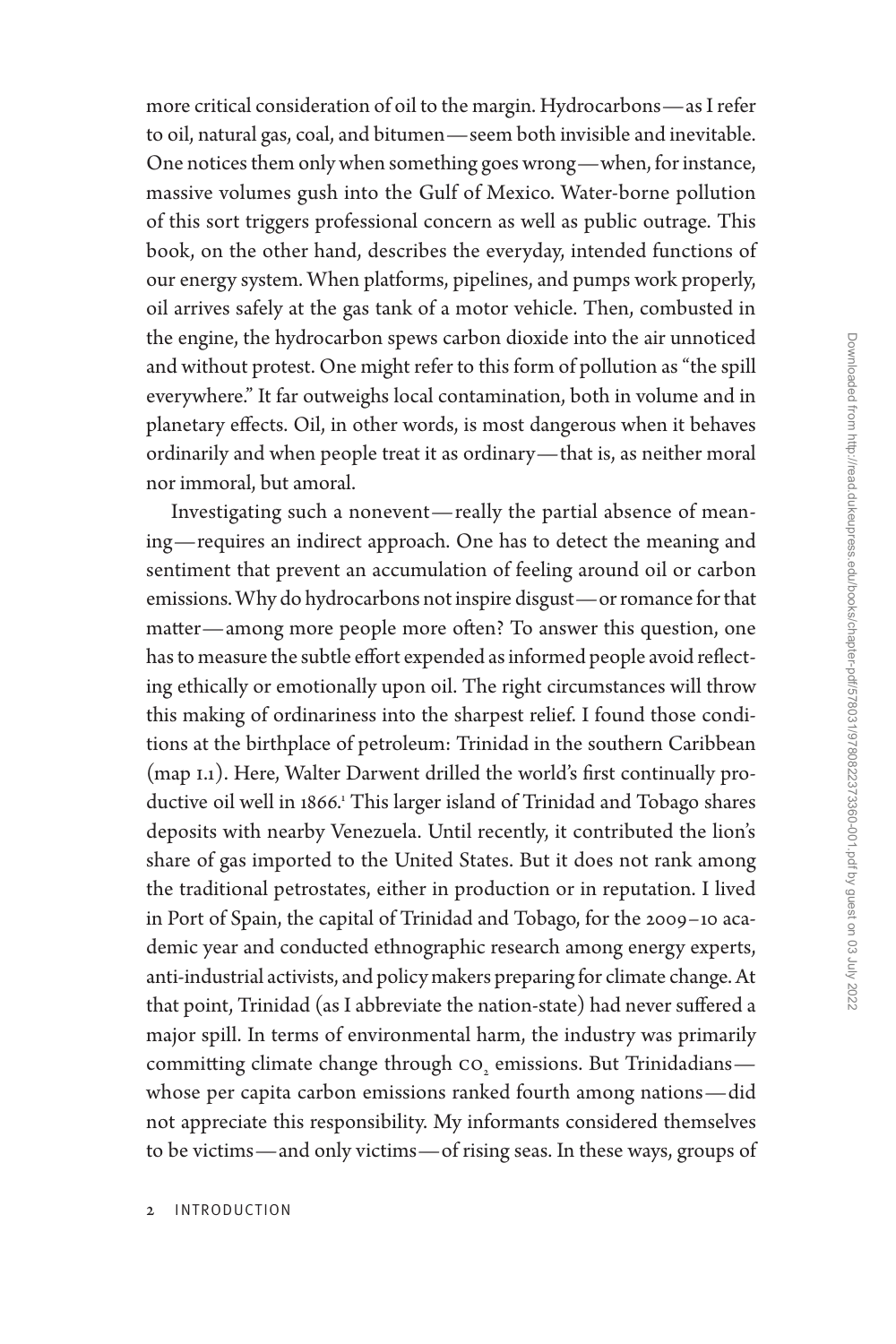<span id="page-2-0"></span>

**map i.1** Trinidad. Prepared by Mike Siegel of Rutgers Cartography Lab.

Trinis edged so close to the moral problem of hydrocarbons that they had to avert their gaze. Looking historically at Trinidad's energy systems, as I do in part I, I found moments when energy both did and did not prick the conscience. Plantation slavery—reliant upon embodied, somatic power never achieved stability. Bonded people constantly reminded masters and governors of the bondsmen's individuality, of their will for freedom. Conscience dogged the energy that harvested sugar. Hydrocarbons arrived with no such baggage. Petroleum raised no moral outrage or endorsement, and contemporary beliefs, institutions, and forms of expertise helped to keep it that way. (Coal, a notable absence, has never been produced in Trinidad.) That process of overlooking consequences continues today. *Energy without Conscience* illuminates the people close to and conducting this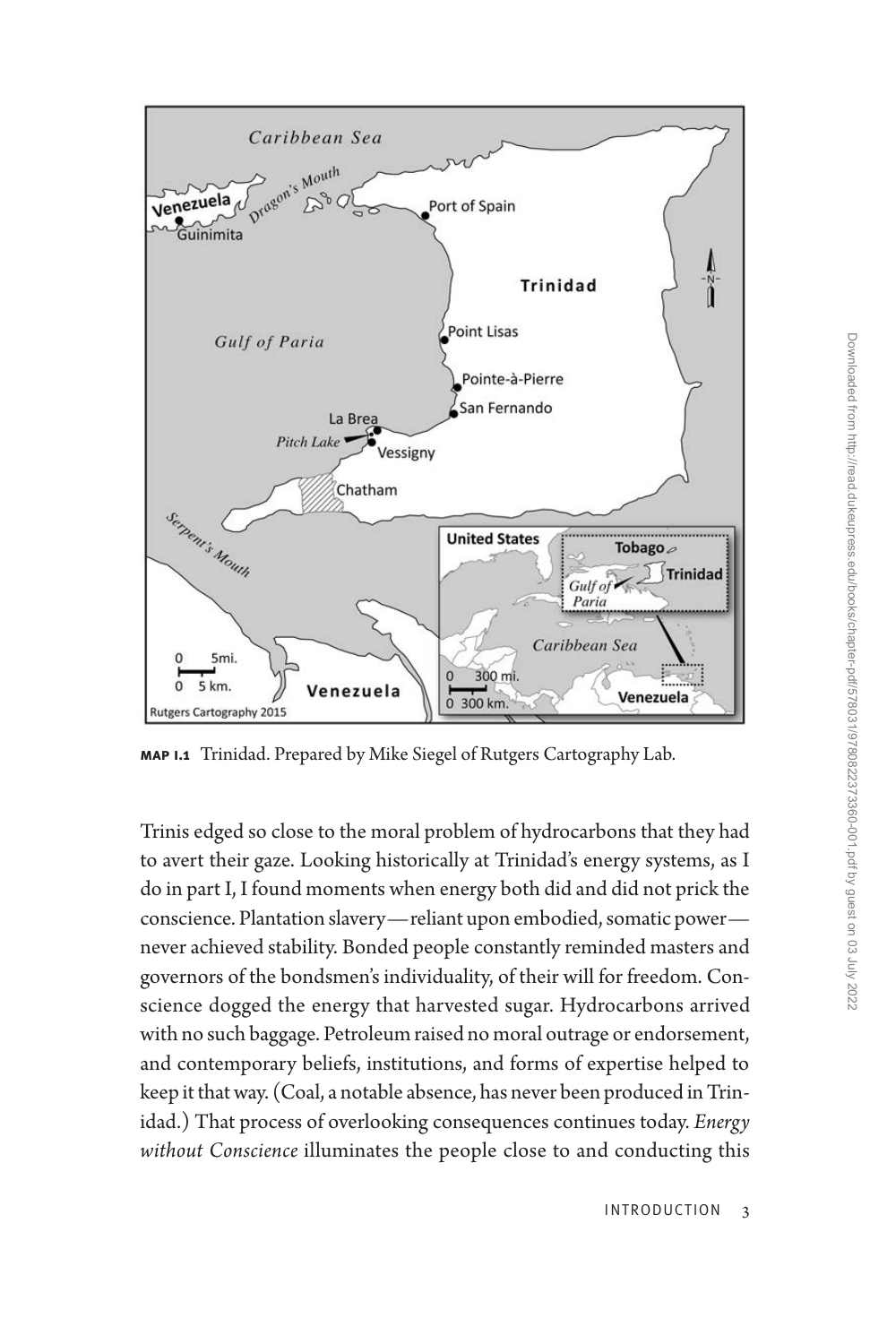work—subjects both intimate with and untroubled by the carbon bomb ticking around them.

I did not approach these women and men dispassionately, and I have not written about them with the usual ethnographic sympathy. Frankly, I oppose their interests. Partiality is not new to my field: anthropologists often take sides, engaging with popular movements and local projects (Goldstein 2012, 35ff.). Nancy Scheper-Hughes advocates a "militant anthropology," eschewing "false neutrality . . . in the face of the broad political dramas of life and death, good and evil" (1995, 411). In solidarity, she joined desperately poor mothers of a Brazilian shantytown as a *companheira*. Stop merely spectating, she demands of anthropologists. Practice instead an "ethic of care and responsibility" toward your informants (419). I have answered that call only halfway. From the beginning, I encountered oil as immoral—and as an industry that should go extinct. I hope for a rapid and complete conversion to wind and solar power, a change both necessary and, experts increasingly suggest, feasible as well ( Jacobson and Delucchi 2009). We may still need oil for plastics and for some kinds of high-reliability energy uses, in hospitals, for example. Undeniably, however, I wish an end to the current livelihoods of most of the people—even of my friends—described in this book. Therefore, I do not express care toward petroleum geologists. I write about them with understanding and with ethnographic nuance, but I shall not present myself as a companheiro in relation to this social group. Besides, my subjects never asked for care, comradeship, or solidarity. Wealthy and powerful, they need no help from scholars. Hence, a militant anthropology of elites can afford a certain tension, emphasizing responsibility more than care. There is a difference between these two attitudes. The responsible writer looks over an informant's shoulder, prepared to reveal and criticize the wider harm that person may cause. Perhaps this is where the social science of climate change needs to go: resisting fossil fuels by documenting how their promoters think, act, and feel. Complicity, in a word, is the chief concern of this book.

## The Ethical Deficit

I arrived in Trinidad expecting abundant art and literature about oil and gas. Those two commodities, after all, drove the leading industry in this acknowledged petrostate. I thought I knew how to trace the links between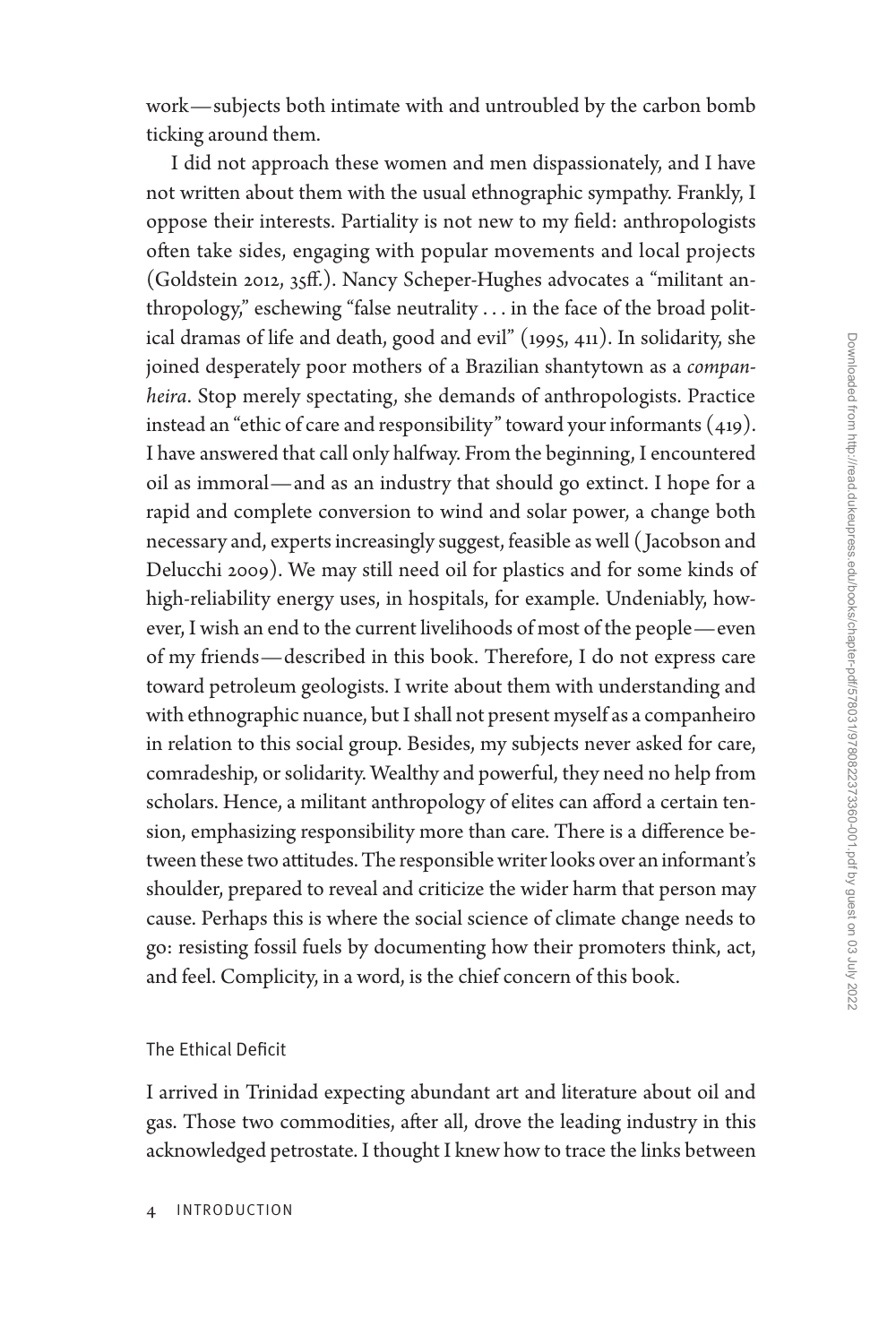energy systems and cultural expression. At that very moment, I was in the process of publishing my second book on Zimbabwe (Hughes 2010). The ethnography concerned white Zimbabweans, including their representations of Lake Kariba. Once the largest reservoir in the world, Lake Kariba spawned a literary and artistic soul-searching among the colonial population, as it grappled with the contradictions of artificial nature. A white population of 100,000 produced more than thirty books—as well as countless films and works of art—about this single landscape feature. Arriving in Trinidad, then, I expected images and texts on oil everywhere. Surely, a nation of 1.3 million would represent its landscape of rigs, seascape of offshore platforms, and ubiquitous burning of oil and gas in cars and factories. Initially I found nothing. Art and music—which abound in Port of Spain—often depicted nature, more often showed the human body, and focused in particular on the annual Carnival celebration. I found mere mentions of oil and gas in a handful of calypsos. Scrunter's ballad "Oil in the Coil" (1985) associates petroleum with virility and, indeed, with an aphrodisiac quality of men from the petroleum region[.2](#page--1-0) More chastely, Earl Lovelace, Trinidad's national writer, penned one line in a play: "With gladness beating in your heart, like them Texaco machines pumping oil out of the earth chest" (1984, 3). I followed up this metaphor of petroleum and vitality, but the trail ended there. I met many musicians, writers, and artists who all agreed on this petro-silence. Some mentioned Trinidad's national instrument: in the 1930s, oil workers fashioned barrels into the steel pan. Again, though, the beneficiaries of this upcycling focused on the container more than on the contents (Campbell 2014, 53). Oil itself fertilized a garden of symbols where almost nothing grew.

This strange sterility has more to do with oil than with Trinidad. Across the world, a century and a half of petroleum production and consumption have imprinted the arts and literature relatively little. In absolute terms, of course, there are many films and texts about oil. Analysts of the humanities mostly prefer to see this glass as half full. Hannah Appel, Arthur Mason, and Michael Watts refer to a "rich loam" for literature. However, they privilege moments "where the normal and calculated course of energy events is interrupted" (Appel, Mason, and Watts 2015a, 10, 14). Introducing another important collection, Ross Barrett and Daniel Worden forgo their own nuanced understanding of "oil's signature cultural ubiquity and absence." They turn quickly to "spectacle" as a central theory (Barrett and Worden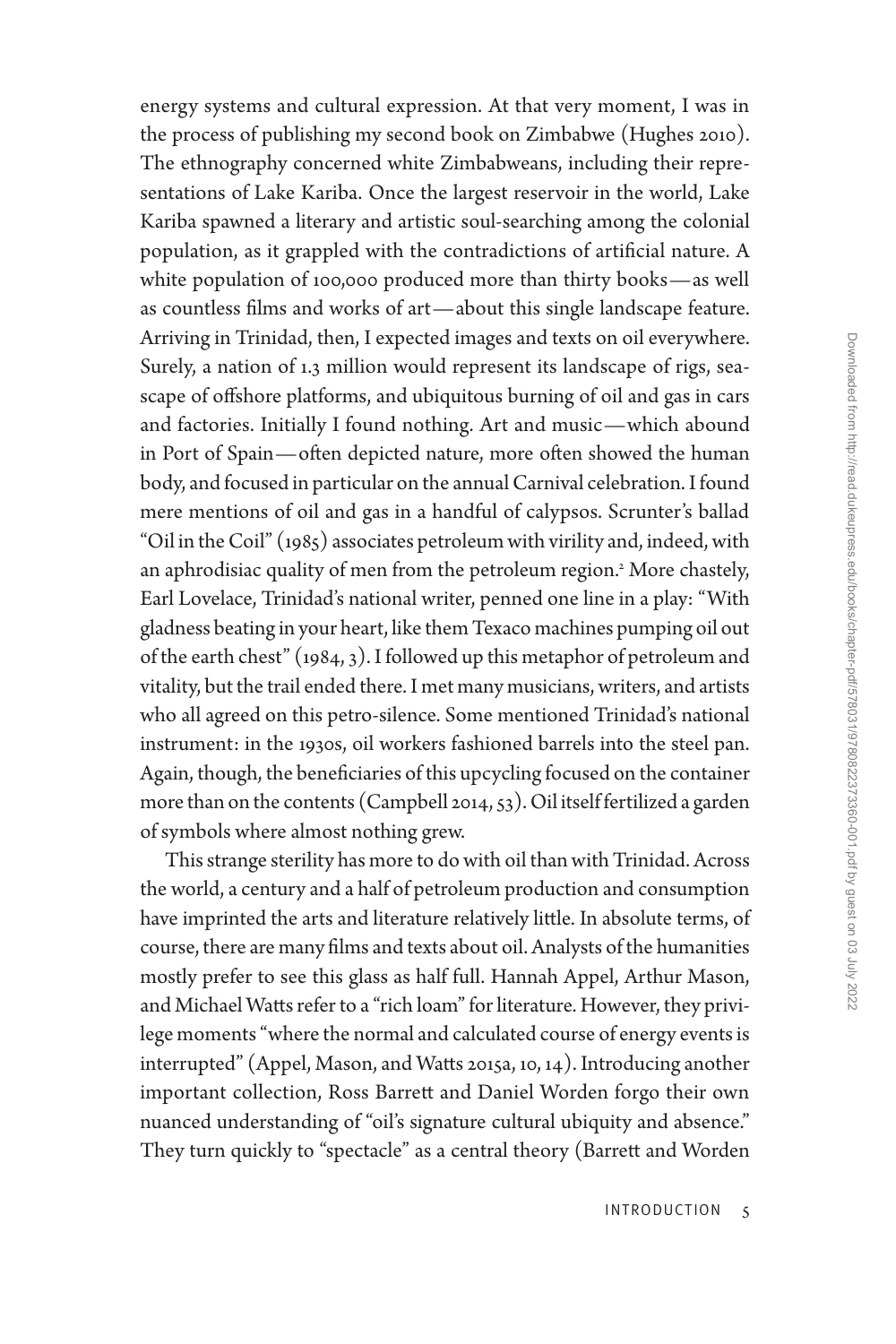2014, xvii, xxiv). Other observers—with whom I agree more—find hydrocarbons to be blatantly missing in action. It is "startling," writes critic Rob Nixon, "that not since [Upton] Sinclair's California saga *Oil!* [1926] . . . has any author hazarded writing the great American oil novel" (Nixon 2011, 73). Nixon cites a "dramatic deficit": oil appears less frequently in culture than one would expect given its economic importance. The Indian novelist Amitav Ghosh diagnoses a dearth of "petro-fiction" and "the muteness of the Oil Encounter," as he terms the social shifts accompanying petroleum (Ghosh 1992, 30). Likewise, Gustavo Luis Carrera begins *La Novela del Petróleo en Venezuela* somewhat deflatingly with, "This book relates to a novel that does not exist. And in that there is no exaggeration. One does not find in Venezuela a fiction of petroleum as, for example there is, in the Hispano-American context, a fiction of the Mexican revolution."[3](#page--1-0) A petrostate, Carrera argues, scares writers into self-censorship. Ghosh might agree, but he diagnoses another lacuna in the social relations of oil production. The oil town—in the Persian Gulf or elsewhere—draws workers from myriad countries. The resulting amalgam congeals too little to form a community that might be narrated. As a final explanation for the scarcity of oil novels, Peter Hitchcock advances omnipresence itself. "Oil's saturation of the infrastructure of modernity," he argues, "[obstructs] its cultural representation" (Hitchcock 2010, 81). Oil flows like the unremarked air that industry and consumer classes breathe every moment (Huber 2013, 26). Here is a theory of absence rather than ubiquity: state power, social chaos, and sheer familiarity all suppress oil fiction.

To these three explanations I would add a fourth, more technical consideration. Petroleum inhabits geological rather than human or medical spaces. Some bitumen, the heaviest hydrocarbon, has seeped into public sight at Los Angeles's La Brea tar pits (LeMenager 2012). Much more oil circulates through middle-class life encased in plastics and vehicles. But the raw, undisguised substance almost invariably passes unseen from subterranean strata to enclosed pipes and tanks. One can easily confuse the contents and the container. The photographer Edward Burtynsky, for instance, titles his 2009 collection *Oil*, although the images show very little oil (Burtynsky 2009; Szeman and Whiteman 2012). Except for views of the tar sands in Alberta, the photos frame derivatives: pumps, pipes, refineries, roads, cars, tires, planes, and ships. Crude itself does not appear. A consumer injects gasoline blindly, without even glimpsing the liquid.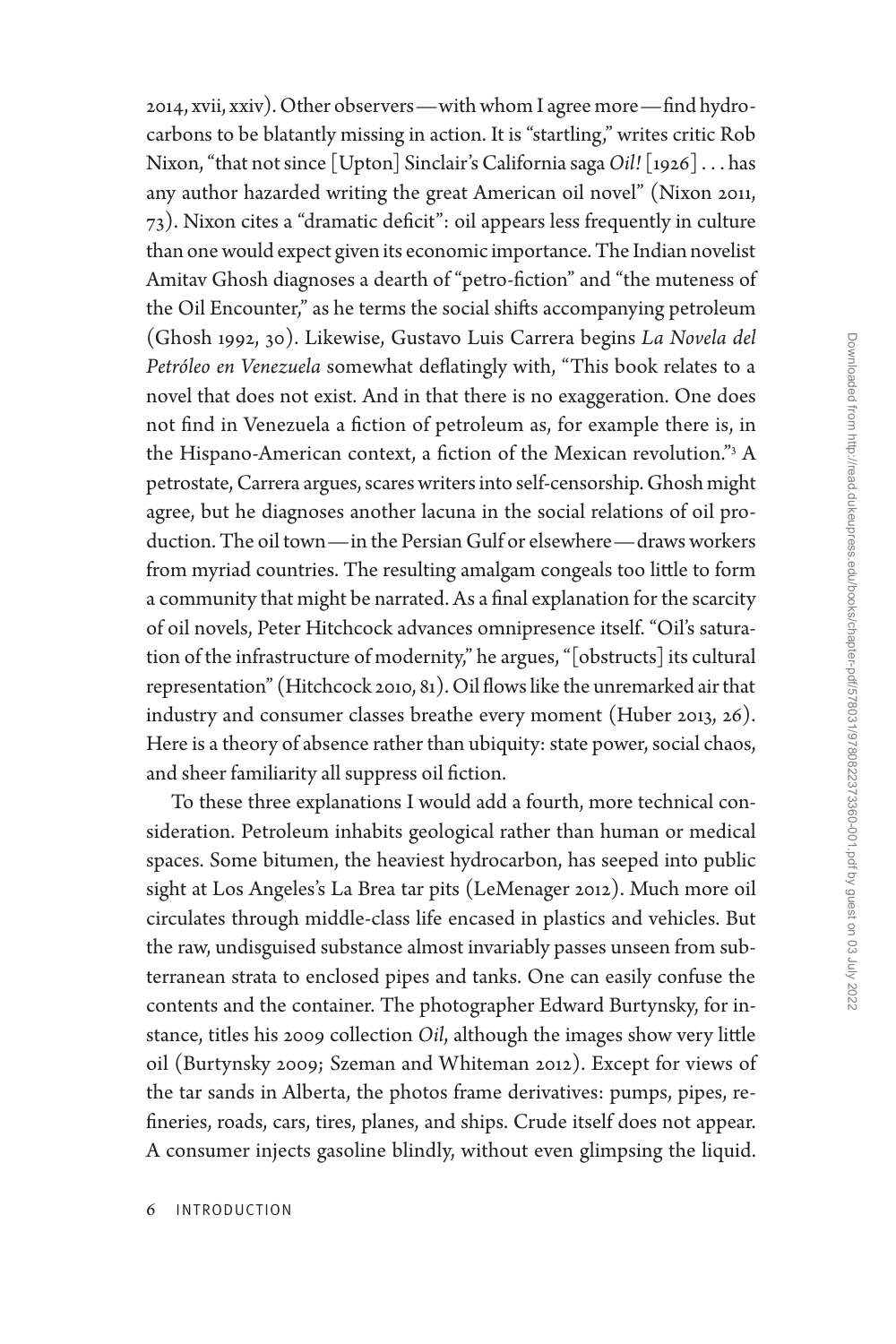

**i.1** Sebastião Salgado, "Greater Burhan Oil Field, Kuwait," 1991. © Sebastião Salgado. From Contact Press Images.

Only the abnormal event—the spill—brings a black goo into view and into contact with human flesh, usually the worker's flesh. The most famous photographs of oil itself—taken by Sebastião Salgado (1993, 338–43) in his *Workers* collection—show men plugging wells and fighting fires set by Saddam Hussein's government upon leaving Kuwait (figure i.1). Oil coats their clothes and their bodies.[4](#page--1-0) Still, it doesn't become part of them; petroleum washes off.

Coal, on the other hand, operates surgically on the human body. The greatest novel of coal—Emile Zola's ([1885] 1968) *Germinal*—refers continually to the physiology of the French miner. The old man Bonnemort "spit black," explaining, "It's coal. . . . I have enough of it in the carcass to warm myself until the end of my days.["5](#page--1-0) He and his coworkers refer proudly to the cuts on their backs—made by low roofs in tunnels—as "grafts."[6](#page--1-0) Finally, as a sabotaged mine collapses upon the workers, Zola describes it as "an evil animal . . . that had swallowed so much human flesh!"[7](#page--1-0) People enter the earth and the earth reciprocates by giving them silicosis. Diesel fumes can also trigger childhood asthma, but many other contaminants cause that pathology. Black lung is coal's signature. That hydrocarbon, in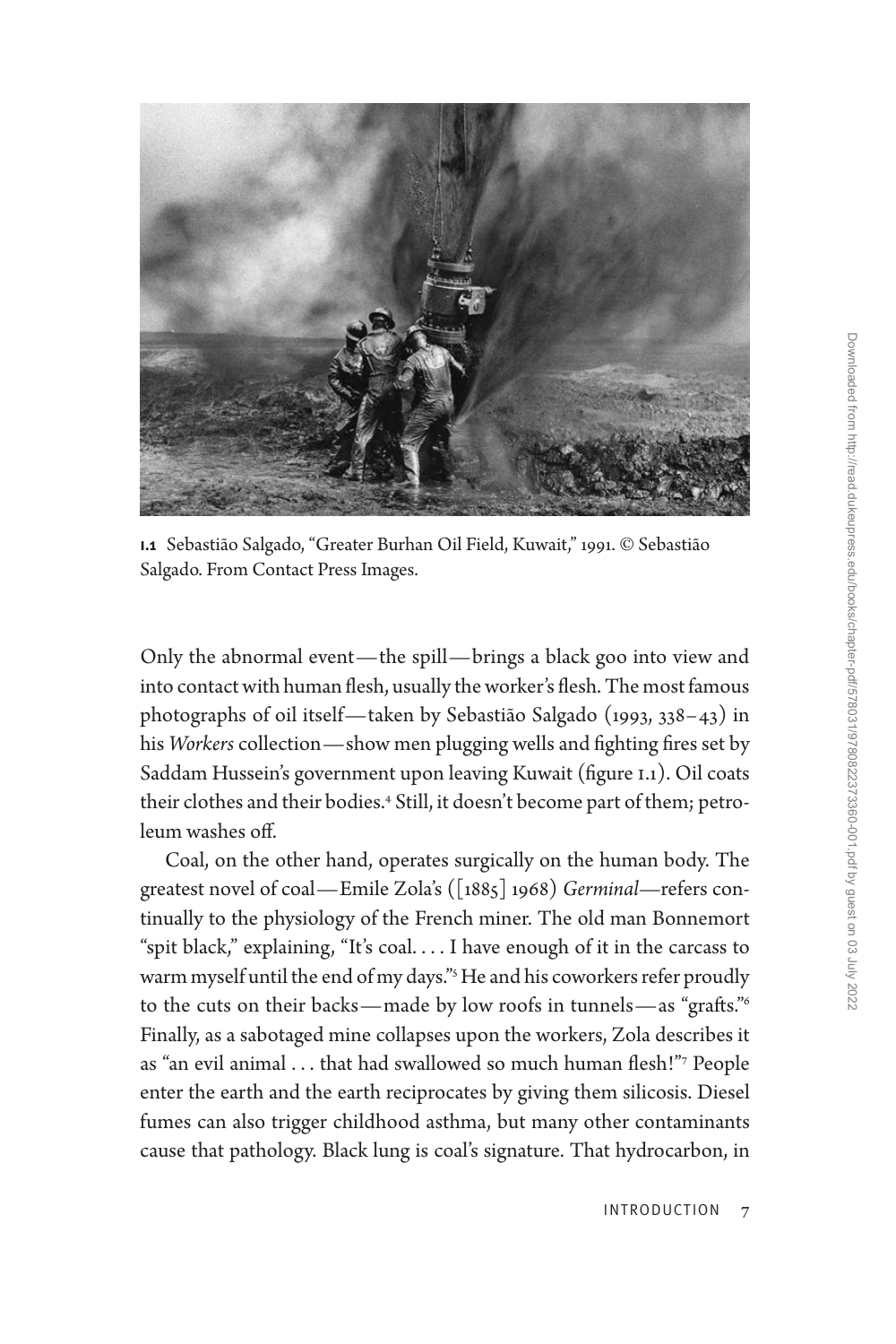other words, conducts a "social life," made possible by the "intercalibration of the biographies of persons and things" (Appadurai 1986, 22). Oil lives alone in a studio apartment.

This contrast between the world's two major fossil fuels runs right down the middle of Upton Sinclair's oeuvre. The famous American antiindustrial muckraker penned *King Coal: A Novel* in 1917 and *Oil!* in 1926. Both stories proceed in the manner of a bildungsroman: the young, naive, male protagonist gains knowledge and maturity, specifically discovering and then attempting to ameliorate the lot of the working class. A trio of characters surrounds this hero: his father, a captain of the given industry; a lovely, flighty girlfriend belonging to the same upper class; and a decidedly poorer female with a heart of gold. The hero jilts the princess for a life of activism with the proletarian woman. So closely aligned in cast and plot, the novels differ mostly in their descriptions of the commodity and the labor it entails. Sinclair's petroleum novel introduces readers to the oil field by narrating a gusher: "The inside of the earth seemed to burst out through that hole: a roaring and rushing, as Niagara [Falls], and a black column shot up into the air . . . and came thundering down to earth as a mass of thick, black, slimy slippery fluid . . . so that men had to run for their lives" (Sinclair 1926, 25). In *King Coal*, the equivalent passage—positioned almost exactly at the same point in the novel—describes a more prosaic, but deeper engagement with geology: "The vein varied from four to five feet in thickness; a cruelty of nature which made it necessary that the men . . . should learn to shorten their stature. . . . They walked with head and shoulders bent over and arms hanging down, so that, seeing them coming out of the shaft in the gloaming, one thought of a file of baboons" (Sinclair 1917, 22). Oil provokes flight while coal calls the very species into question. Later in the same passage on mining, Sinclair refers to the colliers as "a separate race of creatures, subterranean gnomes" (1917, 22). Men adapted to the shafts and tunnels. Writing slightly earlier—and in the wake of Charles Darwin—H. G. Wells imagined colliers evolving into a separate population. In *The Time Machine* (Wells 1895), Morlocks—a pun on "mullocks," a contemporary term for miners (Stover 1996, 9)—hunt down the insipid descendants of the rich. In other words, this habitat—which one historian denotes the "mine workscape"—exerts powerful, mostly negative effects on *Homo sapiens* (Andrews 2008, 123–25). Where coal acts continually and viscerally, oil only bursts forth in rare frenzies.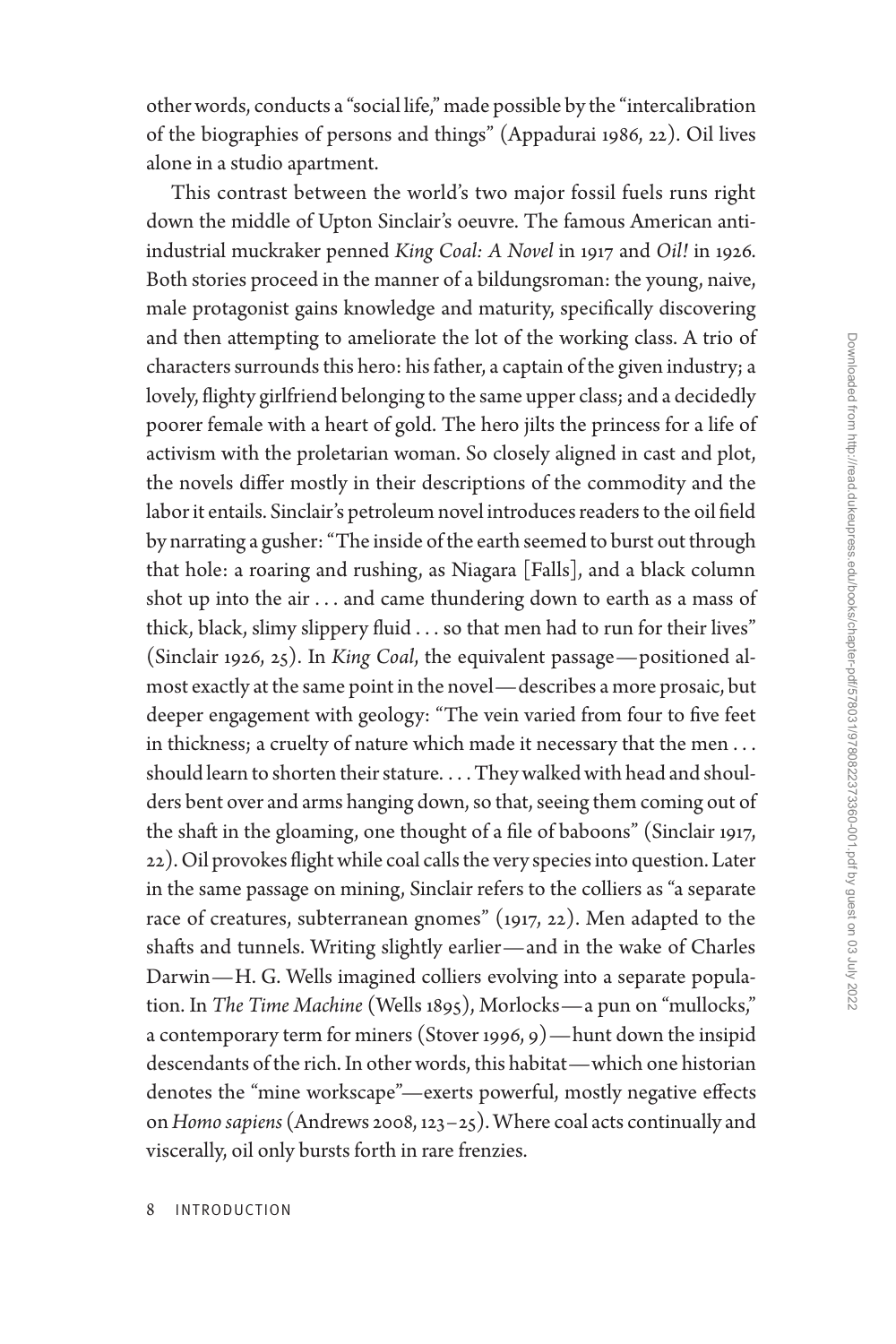There is one exception, however. In Nigeria, oil has provoked a moral response in literature and more widely as well. Into the delta of the Niger River, petroleum has spewed and spilled prolifically for the last half century. Nine to thirteen million barrels enter marshes and mangrove swamps every year—an annual spill equivalent to the 1987 Exxon Valdez disaster (Baird 2010). There, hydrocarbons break into view, as the sheen on water and as flames flicking from a ruptured pipeline. A photographer like Ed Kashi can capture women baking tapioca by the heat of horrifically toxic gas flares [\(figure i.2;](#page-9-0) Kashi and Watts 2008, 20–23). The dystopia deepens: delta residents attack oil installations, sabotage pipelines, steal oil, and resell it in an extensive network of traders, insurgents, and extortionists (Gelber 2015; Timsar 2015). Oil, in short, busts out of its containers, triggering what geographer Michael Watts (2001) terms "petro-violence," intense struggles over the myth and reality of unearned wealth. Nigerian writers—mostly unknown outside their country—have fashioned these conditions into a genre of "petro-magic realism," laced with themes of indigenous animism, "monstrous-but-mundane violence," and oil pollution (Wenzel 2006, 456). Wealth erupts in spectacle (Apter 2005). At the same time, a palpable "oil doom" prevails in representations of that region (LeMenager 2014, 135). In short, this oil does not behave in anything approaching the conventional fashion. In Nigeria, the economy and infrastructure of oil malfunctions and even collapses. Meanwhile, crude generates all the morally rich meanings so absent in other oil regions. Nigeria is the exception—the anomalous element—that proves the rule of oil's overwhelmingly banal, amoral interpretation.

Elsewhere, hydrocarbons slip into popular discourse almost as unremarked as a cliché. The phrase "black gold," for instance, exerts little critical leverage anymore, if it ever did. That metaphor for money runs through the brief canon of fiction and critical nonfiction on oil in the second half of the twentieth century.<sup>8</sup> Iran's petroleum, writes the journalist Ryszard Kapuściński, "squirts obligingly into the air and falls back to earth as a rustling shower of money" (1986, 347). In Edna Ferber's *Giant*—the only U.S. novel to rival *Oil!*—Texas crude simultaneously enriches and debases the cowhand Jett Rink. He is "touched by the magic wand of the good fairy, Oil" (Ferber 1952, 412). With similar irony, Abdelrahman Munif 's *Cities of Salt* (1994) focuses on the overwhelming aesthetic of unearned wealth. The American oil company throws a party on the beach that stuns the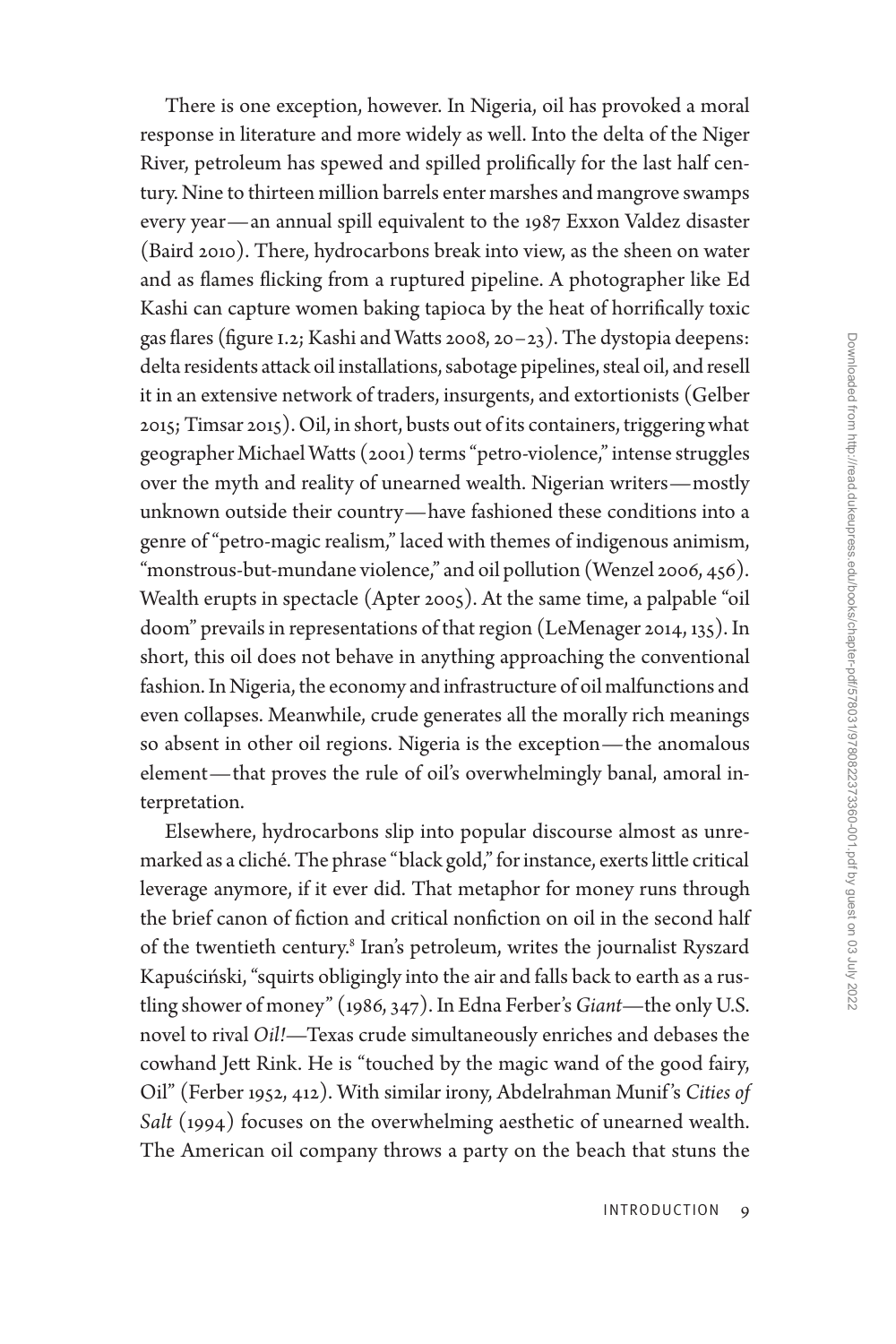<span id="page-9-0"></span>

**i.2** Ed Kashi, woman baking tapioca by gas flare, Nigeria, 2008. Courtesy of Ed Kashi via VII Photo Agency.

locals: "Sorrow, desires, fears, and phantoms reigned that night. Every man's head was a hurricane of images, for each knew that a new era had begun" (Munif 1994, 221). Finally, in Venezuela, petroleum symbolizes "uncontrollable powers . . . seen primarily as a form of money" (Coronil 1997, 353). Beyond the orbit of these well-known literary and academic texts, financial meanings operate as dead metaphors. Dead metaphors—which might be thought of as merely sleeping—do connect ideas but not in a way that provokes outrage (Kövecses 2002, ix). Oil stimulates the stunted emotion Stephanie LeMenager calls "petromelancholia." Authors of this genre express "the feeling of losing cheap energy" (LeMenager 2014, 102). What about the feeling of, by contrast, using lots of energy of the most ecologically expensive sort? Recall the unprecedented clarity and power of Al Gore's film, *An Inconvenient Truth*, released in 2006. "The moral imperative to make big changes is inescapable," he intones at the beginning. Then, having elevated himself to the top of the hockey-puck curve of CO<sub>2</sub> concentrations, he concludes, "If we allow that to happen, it is *deeply* unethical" (Gore 2006, emphasis in original). Gore then spoke of obligation and a need for restraint. His film reached millions of Americans, but it was not enough to attach conscience lastingly to oil.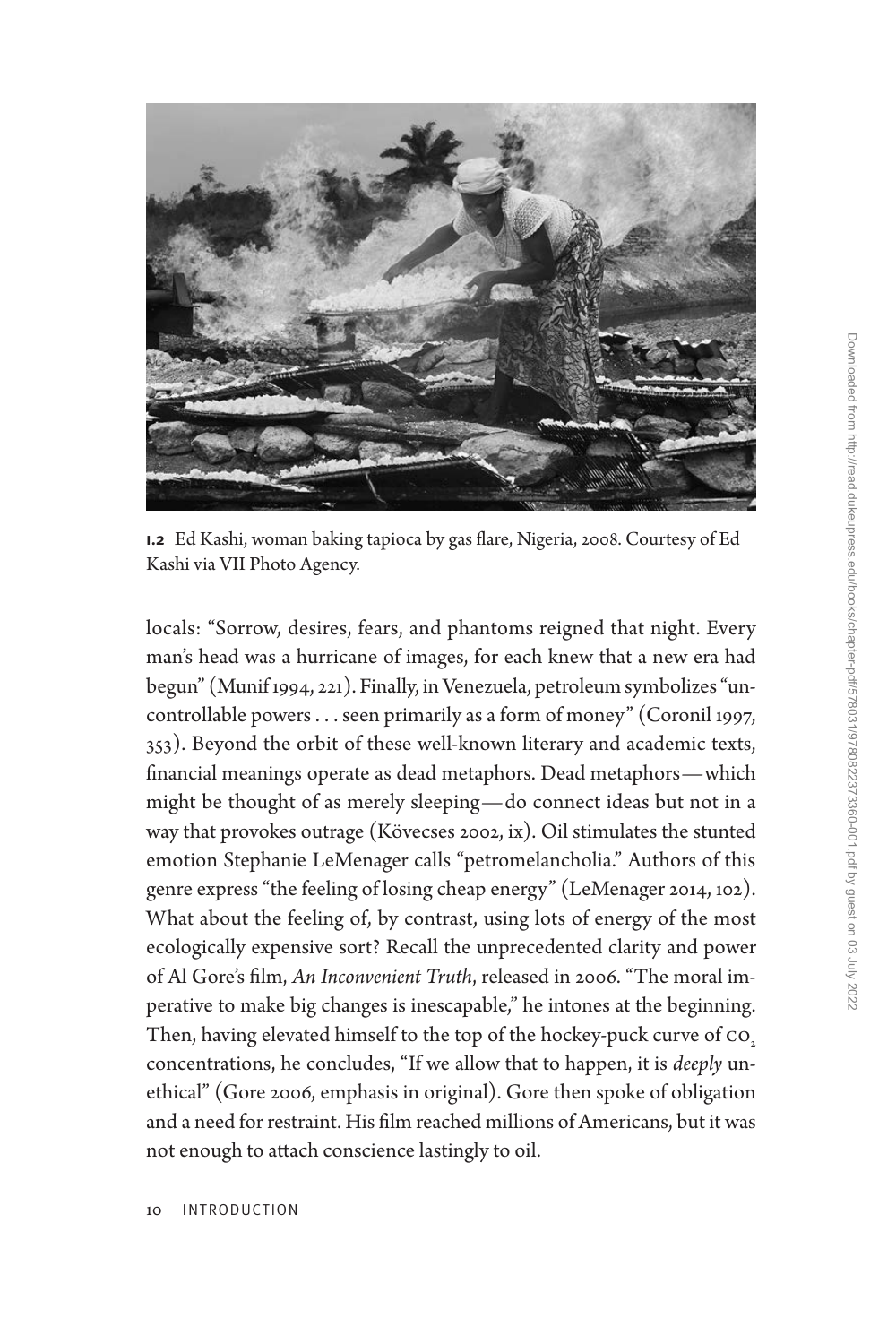## Paths Not Taken

Conscience centers on alternatives—on options rejected in the past, options available to us now, and the overlap between these categories. Regarding energy—defined broadly as the capacity to do work—Trinidad presents such a field of actual and possible plans and fantasies. The earliest and most potent alternatives do not involve oil at all. In 1498, during his third voyage, Christopher Columbus sailed through the Gulf of Paria and the 11 kilometer strait between the island of Trinidad and what is now Venezuela. From Orinoco River sediment—visibly discoloring the gulf—he inferred a continental land mass. And land meant an energy platform. To his mind, terrain in the tropics functioned as a kind of solar collector. Rays hit the ground vertically—and not always beneficially. Renaissance geography classified latitudes south of the Tropic of Cancer as a "torrid zone," dangerously hot and sun scorched. That heat created potential too: Leonardo da Vinci classed the sun as a "generating power" (quoted in Mollat 1965, 93). Columbus seems to have agreed with the Italian. After his fourth and final voyage, he averred, "Gold is generated in sterile lands and wherever the sun is strong."[9](#page--1-0) Intermittently over the next two centuries, Europeans returned to the region looking for the city of that gold, El Dorado (Naipaul 1969). Not until the 1730s and 1740s did a Spaniard—or one who left a considerable enough written record—detect a different potential in the Orinoco sun. The Jesuit Joseph Gumilla proposed developing a solar colony: a tropical settlement that would thrive on Spanish-planted cacao pulled upward by abundant rays from the nearest star (Gumilla [1745] 1945, 43–47; Ramos Pérez 1958). Today, we refer to this light, heat, and photosynthesis as merely "passive solar energy," incapable of doing work in the mechanical sense. Eighteenth-century theory treated energy more broadly, as a life force, that could inhere in matter both organic and nonorganic (Illich [1983] 2009, 13). Trinidad's sunlight, then, constituted an energy system both local and divine.

And almost immediately forgotten: a half-century later another Spaniard imagined energy and the capacity to do work in very different terms. Josef Chacón took up Trinidad's governorship in 1784 and was the first to succeed in that position—until the English conquest of 1797. Like Gumilla, he sought colonists to grow an export crop, sugar in this case. Mathematically minded, Chacón calculated the inputs necessary for agri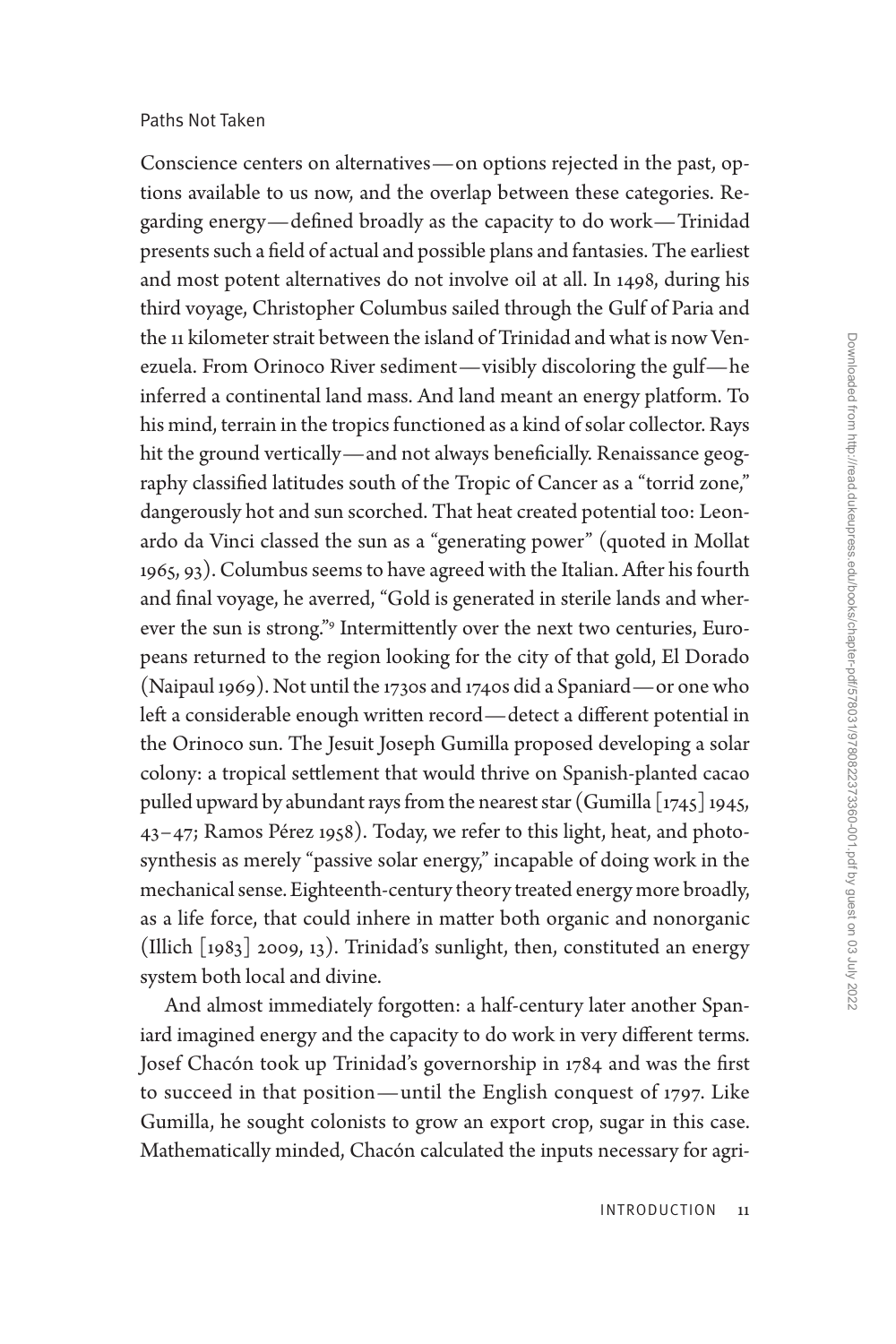cultural productivity. His figures omitted sunlight entirely while enumerating slaves in great detail. How many bondsmen were needed per unit of land, Chacón constantly asked, while seeking to import this labor from elsewhere in the Caribbean. He recruited settlers—largely French planters disaffected with the governance of their islands—as a means to acquiring their human property. What he could not obtain regionally, he tried in vain to import directly from the African coast. Chacón did not employ the term *energy*. Yet plantation slavery and the Middle Passage propagated a new understanding of that category: no longer as a diffuse life force and not even as human labor but now as an expendable, consumable fuel. "Arms," as the men and women were called, crossed the ocean in the hold of ships. Buyers and sellers measured them in units, stored, used, and—as they died from overwork in Trinidad—replaced them. Their agriculture depended on the sun, of course, but planters devoted little attention to it. In this shift of values, energy lost both its anchor to certain tropical landscapes and its divine quality. Chacón, having never read Gumilla, did not appreciate his own turn from the sacred. He did, however, wrestle with the practical and moral difficulties of objectifying women and men. At times—as when slaves fled from their plantations—he had to acknowledge the free will and all-too-human qualities of "arms." Chacón, then, did not quite achieve what he, gropingly, set out to do: to establish a pipeline of interchangeable, impersonal energy units. Chapter 1 considers Chacón's successes and his ethical challenges, scruples that, of course, culminated eventually in Emancipation.

After Chacón and after Emancipation, another European converted hydrocarbons into an energy form truly without conscience. Trinidad contains the most prolific seep of petroleum in the world. Heavy asphalt literally bubbles to the surface. Indigenous people and Spaniards had used the black goo for caulking ships and similar tasks. Could one burn this substance? By the early 1860s, Conrad Stollmeyer—a German immigrant to Trinidad—had distilled the material into kerosene and was selling it as an illuminant. In 1866, Walter Darwent drilled the world's first productive oil well in the south of the island. But Stollmeyer—unlike any other figure in this drama—knew indirectly of Gumilla and his ideas of solar energy. Indeed, the German had proposed and planned a utopian colony to be powered by sun, wind, and other tropical forces. God-given powers, he hoped, would replace not only plantation arms but all forms of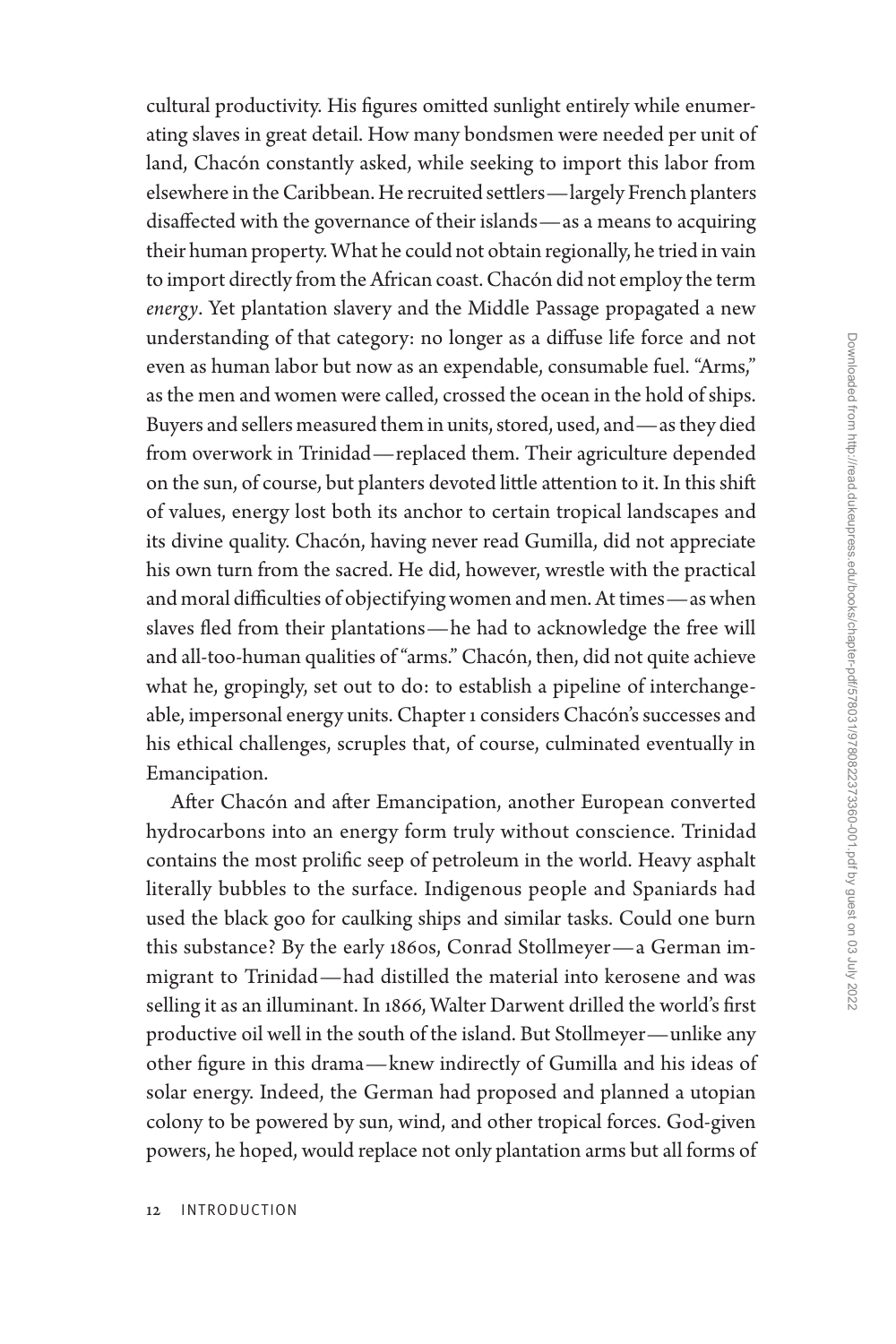hard, manual labor. This utopia failed immediately and abjectly. Then the German discovered combustible petroleum. In this interval, Stollmeyer juggled all the major energy options—solar, wind, somatic, and petrolic in his eager hands. He had an ethical choice to make, but—by that point disillusioned with utopianism—he appreciated only its business aspects. Through actions more than words, he married oil with human labor in a fashion that emancipated no one. As chapter 2 narrates, Stollmeyer's loss of conscience helped craft an energy without conscience. Retrospective observers refer to this sort of conjuncture as an "energy transition," a slow but definitive flip from one source to another (Smil 2010, vii–viii). Reading history forward and in its context, however, one cannot pinpoint a flip in Trinidad. Stollmeyer and his contemporaries hesitated as they sorted through immeasurable opportunities and risks.

I want to reconsider that moment of doubt from an ethical perspective. The Caribbean had already witnessed reprehensible acts of breathtaking proportions (Khan 2001). Europeans had virtually wiped out the islands' indigenous people, only to replace them with enslaved Africans and indentured Asians. Capitalism, racism, and Christianity all contributed to extraordinary violence. But—alongside and partly independent of these forces—a new idea of fuel took hold. In Trinidad, producers and consumers of energy came to see it as a transportable, interchangeable commodity. This ideological and moral shift has never figured among the famous transformations of the Caribbean—or of anywhere really. Trinidad's historiography tends to treat oil and gas merely as substances and as unalloyed goods for the island and beyond (Mulchansingh 1971; Ministry of Energy and Energy Industries 2009). In both world wars, Trinidad's oil propelled British and Allied forces. After Independence in 1962, the country developed its gas sector, becoming a major exporter of downstream products such as methanol and plastics. Oil has given the country economic stability and political sovereignty. Thus, thanks to relatively open governance and technical competence, Trinidad has largely skirted oil's frequent "resource curse." The specters of underdevelopment, corruption, violence, and pollution do haunt the island. But the Orinoco delta is no Niger delta of oil theft and paramilitary politics. Trinidad's hydrocarbons appear to have solved many problems without creating substantial new ones. *Energy without Conscience* seeks to overturn that comforting account. Trinidad—like any state producing or consuming hydrocarbons—must reckon with the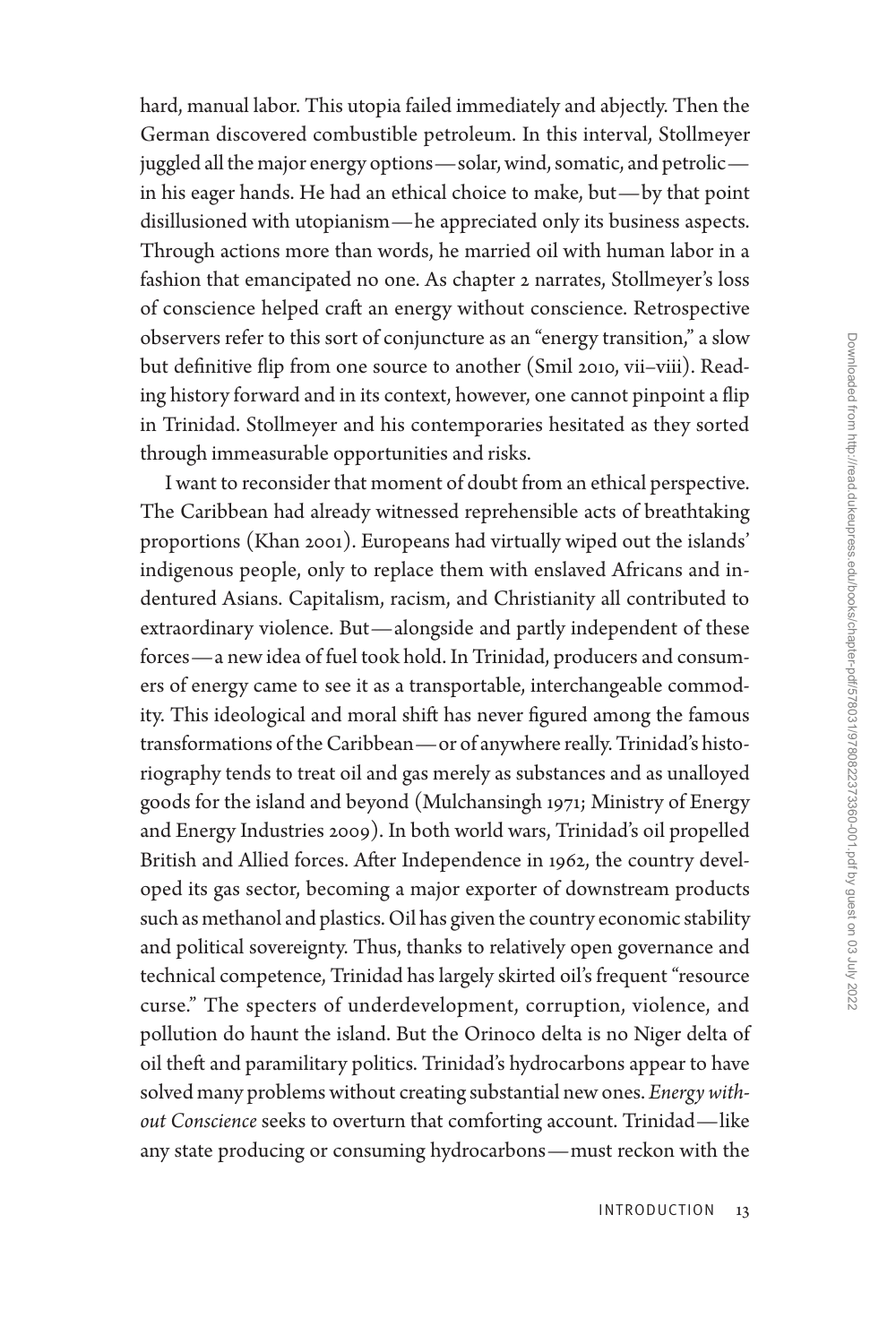contemporary great evil of dumping carbon dioxide in the skies. True, the effects of burning oil have taken longer to accrue than did the earlier body counts of Atlantic conquest or capture. But damage now becomes more evident each year. The historical part of this book (part I) returns to the 1780s and 1850s, when solar, human, and fossil energy sources seemed simultaneously promising and problematic. Revisiting the paths not taken, we might discern a better choice.

## Complicity

I have struggled to find a language with which to describe the varied conditions of my informants in Trinidad. Like many of us, they burn hydrocarbons at rates higher than the global per capita average. The women and men of this first group of Trinis drive cars, live in air-conditioned houses, and use energy in all the ways characteristic of the world's billion high emitters. Many of my informants go further than that: they control private firms and government agencies that exploit hydrocarbons systematically. This second group comprises "captains of industry"—in the quaint phrase used without irony in Trinidad's convention halls and luxury hotels. A third set of informants captains nothing, not even motor vehicles. The residents of South Trinidad's oil belt consume little oil. They become relevant to this story because of their choice not to protest the oil and gas industry. The practices I describe then range from promoting oil, to reaping its benefits, to remaining silent about its costs. Environmentalists might describe the first party as responsible for climate change and the last one as ignorant of it. Perhaps the consumers in the middle—for whom we still lack an adequate descriptor—act negligently toward the atmosphere and everything dependent on it. If climate change were solely an environmental problem, then this lexicon would do the job: I would present the ethnography of people variously enabling one form of pollution. But I don't consider climate change to be merely an environmental problem. It is that and much, much more. The commodity chain from hydrocarbons to hurricanes—which I treat as one unit—has occupied the land like a far-reaching system of power. Combustion, as Rob Nixon (2011) writes, wreaks a "slow violence" as devastating as it is pervasive. Occasionally, a fast Pakistani flood or Louisiana hurricane causes death tolls too high to measure with accuracy. Some authors describe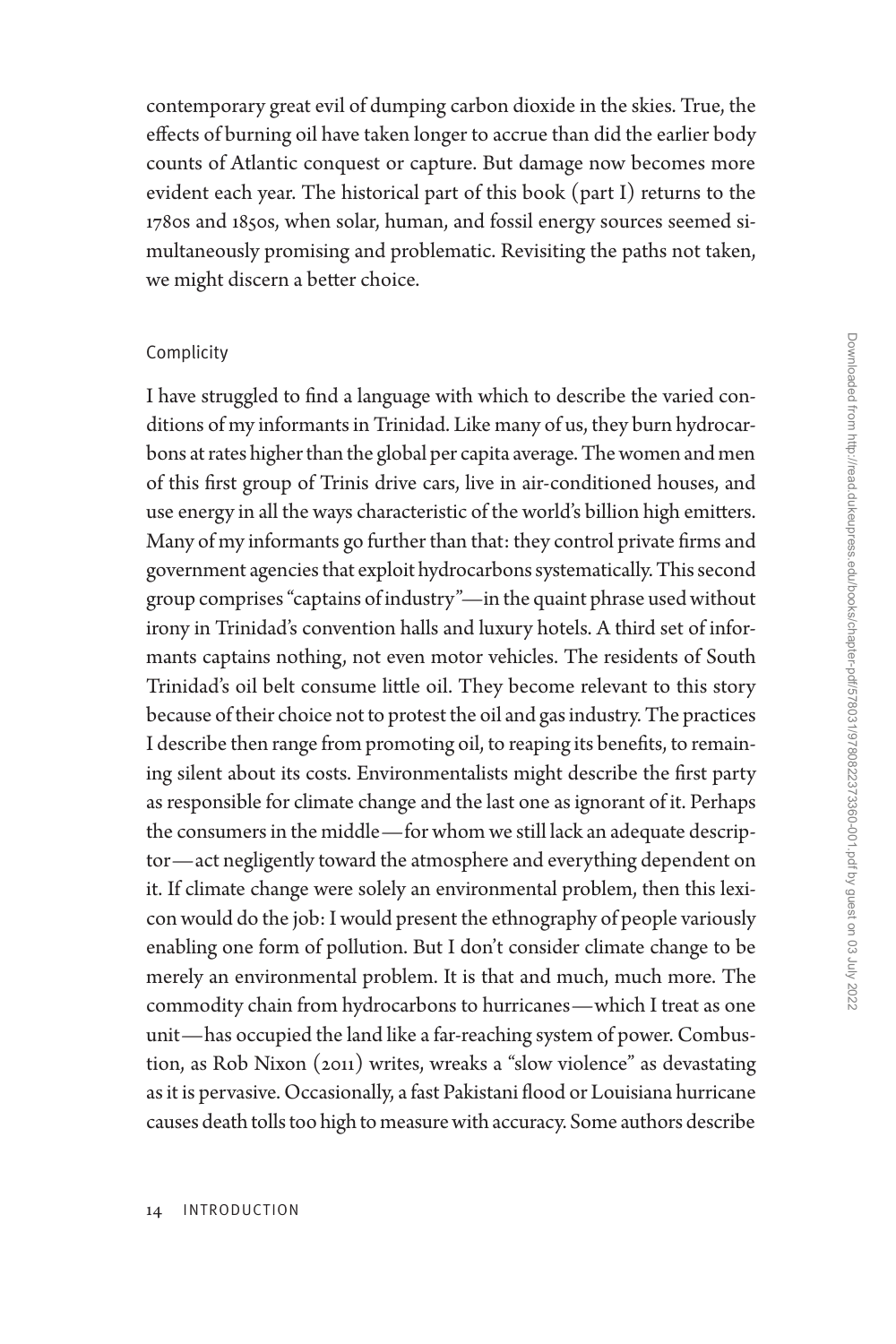this uneven lethality as "petro-dictatorship" or "fossil capitalism." Climate change thus exceeds other ecological crises in both its scale and its delivery of force. I am less concerned with labeling this system than with understanding those operating within it. They are, I argue, "complicit" with oil.

In this sense of widespread but traceable, anthropogenic harm, colonialism may provide the best analogue.<sup>10</sup> Almost as total as climate change, the system of rule prevailing over the Americas, Africa, Oceania, and much of Asia for as many as five centuries contained fast and slow violence. Around 1800, outright enslavement and genocide gave way to Christian and other "civilizing missions." European scientists began an "anticonquest" of discovery and description. The geographer and explorer Alexander von Humboldt contributed more than anyone to this movement. His and contemporary texts, though, could not avoid complicity. So writes Mary Louise Pratt, charging various narrators with constructing "cultureless" brown and black bodies available for European domination (Pratt 1992, 53). Pratt may have indicted von Humboldt unfairly (Marcone 2013), but she indicates the difficulty any intellectual faces in thinking outside the dominant ideology of his or her time. In the twentieth century, though, the colonial paradigm began to crack. In 1937, George Orwell denounced both imperial working conditions and left-wing intellectuals' tolerance of the same: "In order that England may live in comparative comfort, a hundred million Indians must live on the verge of starvation—an evil state of affairs, but you acquiesce in it every time you step into a taxi or eat a plate of strawberries and cream" (1937, 159). This charge—holding a large but defined group responsible for vast harm—could just as well apply to users of fossil fuels today. One can no longer plead ignorance. The information that, say, carbon emissions are pushing millions of Indians into starvation and displacement is widely available and credible. To choose the car over the bicycle, one has to repudiate science. Few people reject climatology explicitly. Far more high emitters deliberately discount or refuse altogether to imagine current and future victims of climate change. That decision takes place almost, perhaps entirely, automatically, but it constitutes a discrete action: "acquiescence," in Orwell's turn of phrase. Small, prosaic actions are beginning to accrete to the level of mass death.

At that larger scale, with whom does the accomplice conspire? *Complicity*, which shares a root with *accomplice*, implies a partner in crime.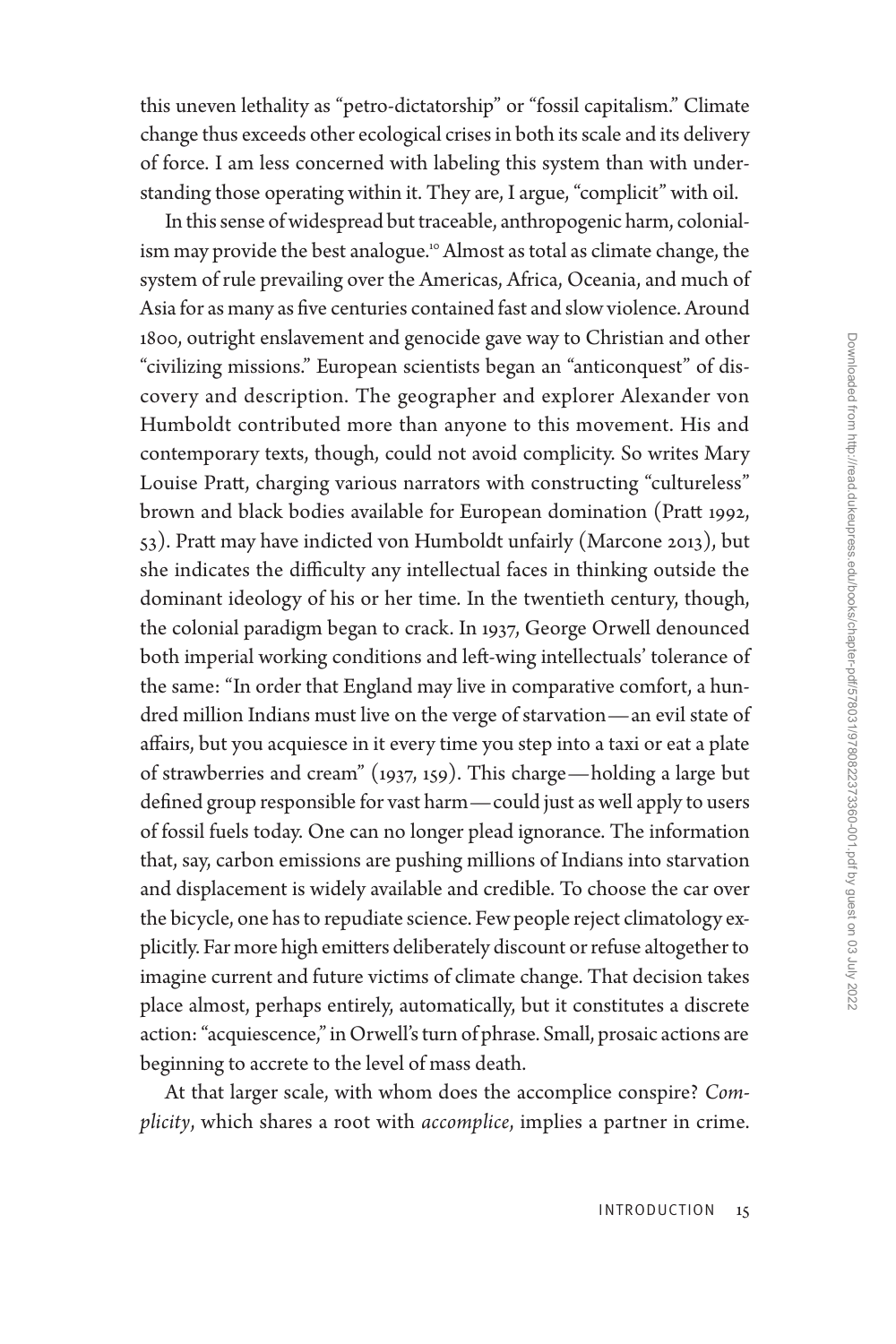Perhaps oil serves as the trigger man. Bruno Latour (2005) might put the argument in these terms: networks of human and petrolic "actants" collaborate on the basis of complementary properties. The harried commuter, in other words, wants to reach her destination, the motor vehicle carries her, and the petrol pushes the piston. More recent scholarship focuses on the vibrant quality of materials, as if gasoline willed people from suburb to suburb and jet fuel flew them personally from continent to continent. Certainly, energy behaves in ways that suggest volition (Bennett 2010, 54). It moves at the speed of electrons or explodes into atoll-destroying mushroom clouds. Many of my informants in Trinidad credited oil and gas with an understated animacy. Deposits were constantly welling up, and, as chapter 3 explains, petroleum experts portrayed themselves as hardly more than helpmates to the nearest gusher. Such modesty actually shifts responsibility to the hydrocarbons themselves, as if humans only lately joined a geological plot hatched elsewhere. Ethnographically, I treat such theories as a folk belief—or folk science—that obscures political and economic relations. On the ground, *people* populate the network that wills carbon emissions—and, therefore, climate change—to happen. Producers collaborate with consumers to move oil from underground reservoir to refinery, to engine, to atmosphere. Almost all the time, that process unfolds exactly as the sentient actors intended, anticipated, or could have anticipated it to do. Hydrocarbons are an instrument, like the hammer that one uses to pound a nail into a piece of wood. Until something goes wrong: oil does let's say—conspire against people when its volatility causes a refinery to explode and contaminate the local environment. The  ${\rm co}_{{}_2}$  spill everywhere, on the other hand, figures only as the last link in a well-functioning commodity chain designed and operated entirely by men and women. At opposite ends of a long pipe, consumers act as the party complicit to producers of oil, and vice versa.

That multiplex human partnership encompasses only some people, some societies, and some states. The bulk of our species—minus the one billion high emitters—participates in oil mostly as victims of it. I do not share the mounting concern that humanity has become a geological agent, ushering us into the so-called Anthropocene era. The chemist Paul Crutzen popularized that neologism in 2002 to indicate "mankind's growing influence on the environment."<sup>11</sup> By now, a wide range of scholars, journalists, and activists defines the Anthropocene as "the first geological era shaped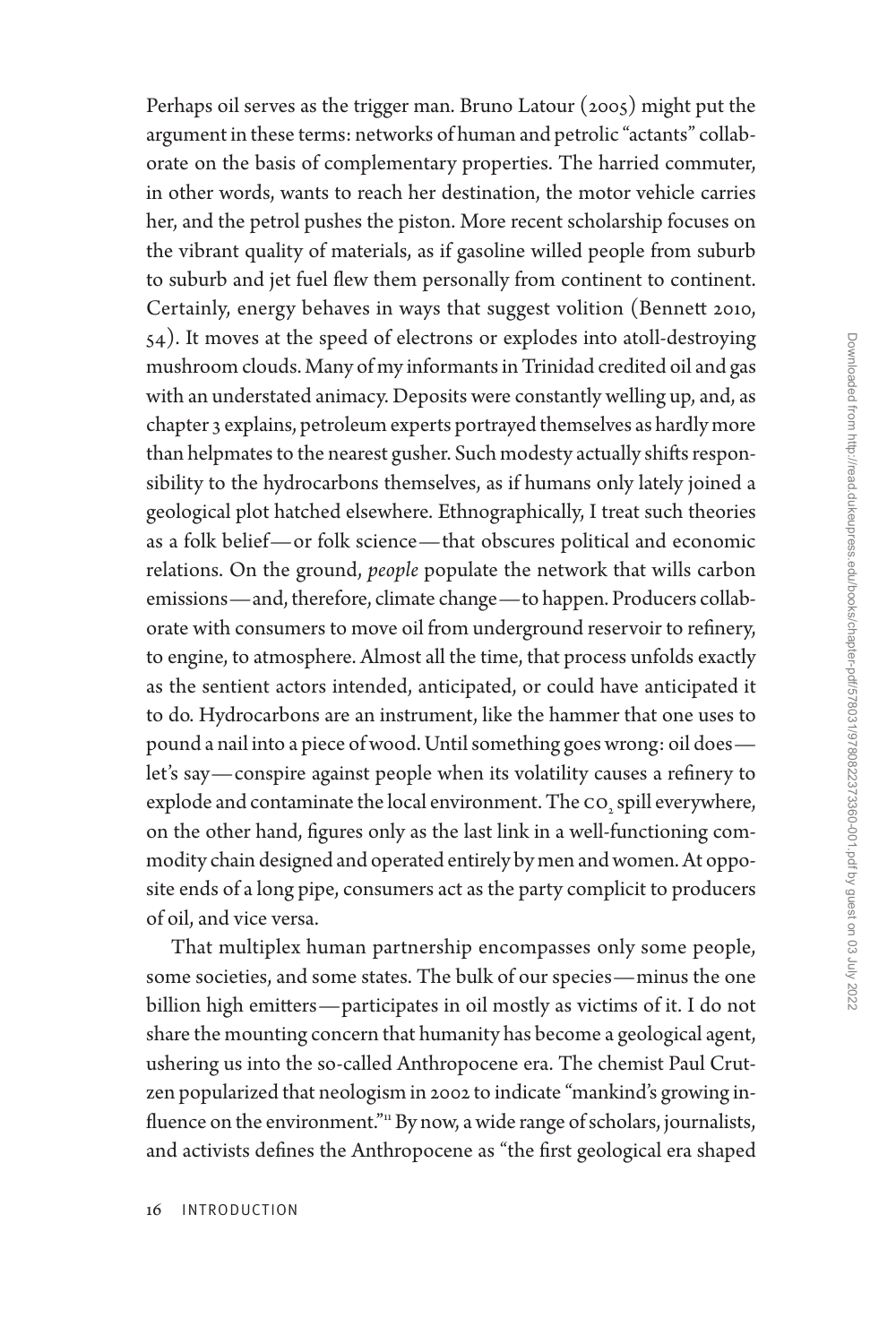by one species, humans." That charge assumes an onset of the Anthropocene from the domestication of plants or from the Pleistocene extinctions caused by the first Native Americans, as if maize cobs led inevitably to megatrucks (Ruddiman 2013). A minority of *Homo sapiens*—"industrial humans" perhaps—developed hydrocarbons and everything they power. Today a minority dumps gigatons of carbon into the atmosphere (Malm and Hornborg 2014). True, almost everyone buys plastic and other products containing oil and transported by burning oil. Yet the Zimbabwean peasant who lights her mud-and-pole dwelling with one petroleum-based candle hardly counts. She practices what Anna Tsing (2012, 95) calls "slow disturbance," artisanal lifeways that mostly recraft biodiversity. The prefix *anthro* spreads blame too widely (Chakrabarty 2009, 216). A small guild, so to speak, manufactures lethal climates for mass distribution.

In focusing on that guild, I have written a customary sort of ethnography. Part II of *Energy without Conscience* examines the current life of tribe-sized, faraway social groups so as to illuminate problems in North America and Europe. The bulk of my readers, I suspect, live—as I do—in the Global North and consume hydrocarbons at a fast clip. My informants live in Trinidad and Tobago and engage with hydrocarbons in additional ways. But the cultural distance is not so great that I need to familiarize you long-windedly with my subjects. The particular hurdle for this book lies in describing some of my informants as unusual at all. Crude oil, as the term even suggests, is ordinary, pedestrian. To disrupt that normalcy, the activist Bill McKibben labels oil, gas, and coal firms as "radicals. They are willing to alter the chemical composition of the atmosphere in order to get money. That's as radical an act as any person who ever lived has undertaken" (Climate One 2011). Trinidad and Tobago's energy experts find petroleum and gas where no one else does, and some of them export their knowledge to Africa and elsewhere.

Despite this trail of damage, I do not consider such people monsters, motivated by hate or beyond the arc of reason. My informants practice their professions in a fashion that both benefits society in the short term and uses a natural resource that would otherwise be neglected. They contribute only complicitly to a project larger than themselves. To that project, additional clusters of Trinidadians contribute less directly. Chapter 4 concerns environmentally minded activists, some of them poor and undoubtedly low emitters. These men and women became complicit by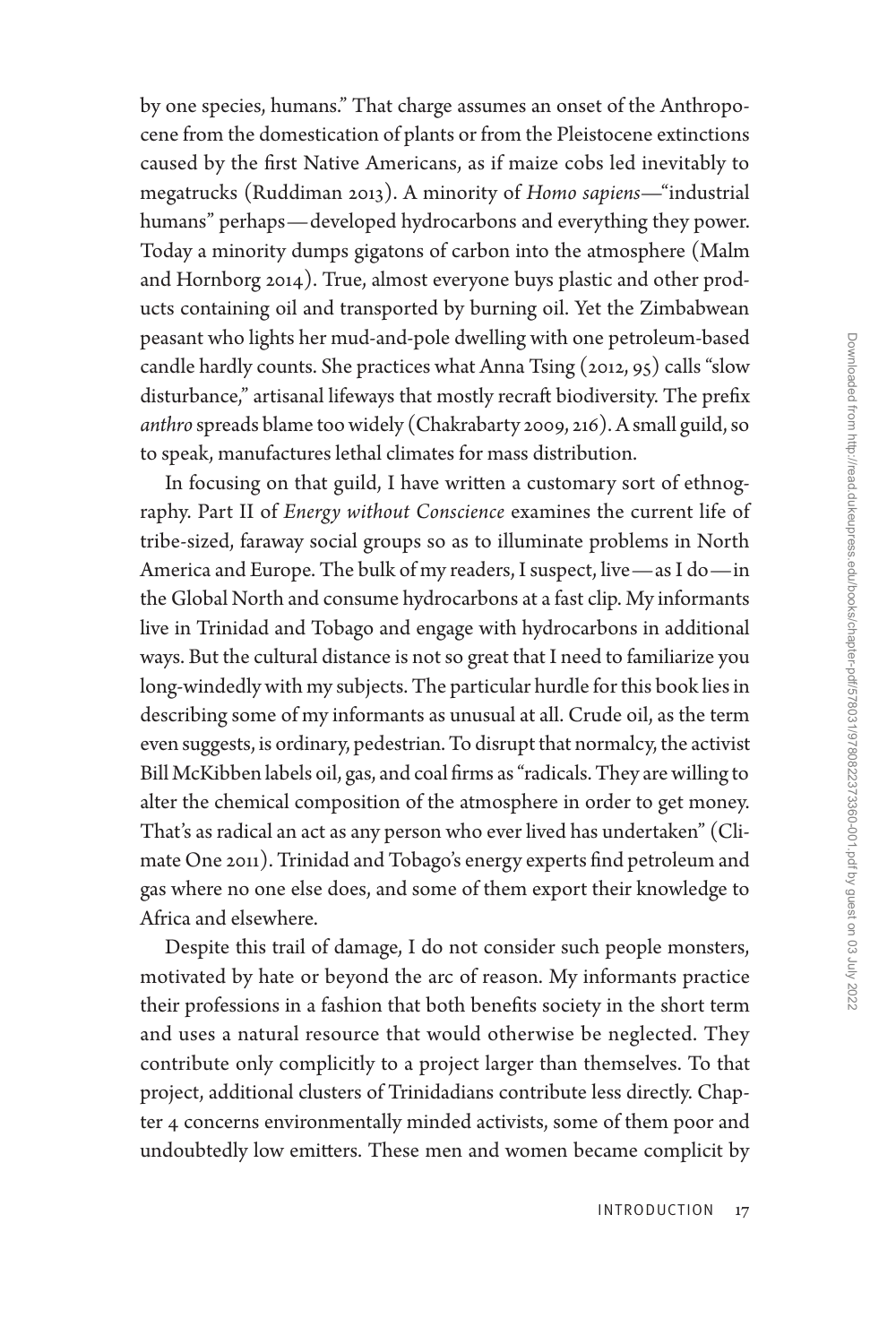omission: they refused to protest the global oil spill, as well as local ones, and in so doing crafted a narrow, indeed obsolete, politics of pollution. Finally, chapter 5 discusses what I call the climate intelligentsia of Trinidad, a loose group of scientists, activists, and policy makers who portrayed Trinidad as an innocent victim of climate change. Astonishingly, their rhetoric of small, vulnerable islands exonerated the country's oil and gas sector. These individuals all held erroneous assumptions, a fact that most—and mostly with humor—acknowledged to me. Some are now trying to move Trinidad's own energy grid from gas to renewables. Most, though, want simply to produce another barrel of oil.

## The Feeling of Energy

How does it feel to change the climate in sensory, rather than moral, terms? Feeling connotes tactile experiences as well as ethical dilemmas. The former do not immediately lead to the latter. To take things in proper order then—as an ethnographic subject lives her life—let me ask, "How does it feel, in sensations, to consume energy?" Matthew Huber has already probed this issue in relation to U.S. suburbs. They present "an appearance of atomized command over the spaces of mobility, home, and even the body itself" (Huber 2013, 23). People feel free, as they flit in cars between detached houses and points of consumption. Residents of Port of Spain, or at least of its wealthier parts, also know this behavior and its sense of liberation. Many wake in the middle- and upper-class fringes of the city and travel into or through the urban core daily by car. I followed this pattern, sometimes alone and more often sharing transportation. The daily journey covered what one might call three energy zones related to different objects: automobiles, bodies, and buildings. Port of Spain is what Carola Hein (2009) calls an "oil capital." But it also seems to pulse with something more elemental—a kind of mania and revelry in the consumption of energy per se. Cars, exercising men and women, and air-conditioned edifices huffed and puffed visibly, even promiscuously.

The first sensation comes with combustion, the thrum of engines, and the pull of g-forces. With my family, I lived in Cascade, on the fringe of Port of Spain. We rented the house of Eden Shand, a retired politician described at length in chapter 5. As the name suggests, Cascade slides down the foothills of Northern Range, off dramatic ridges and into steep ravines.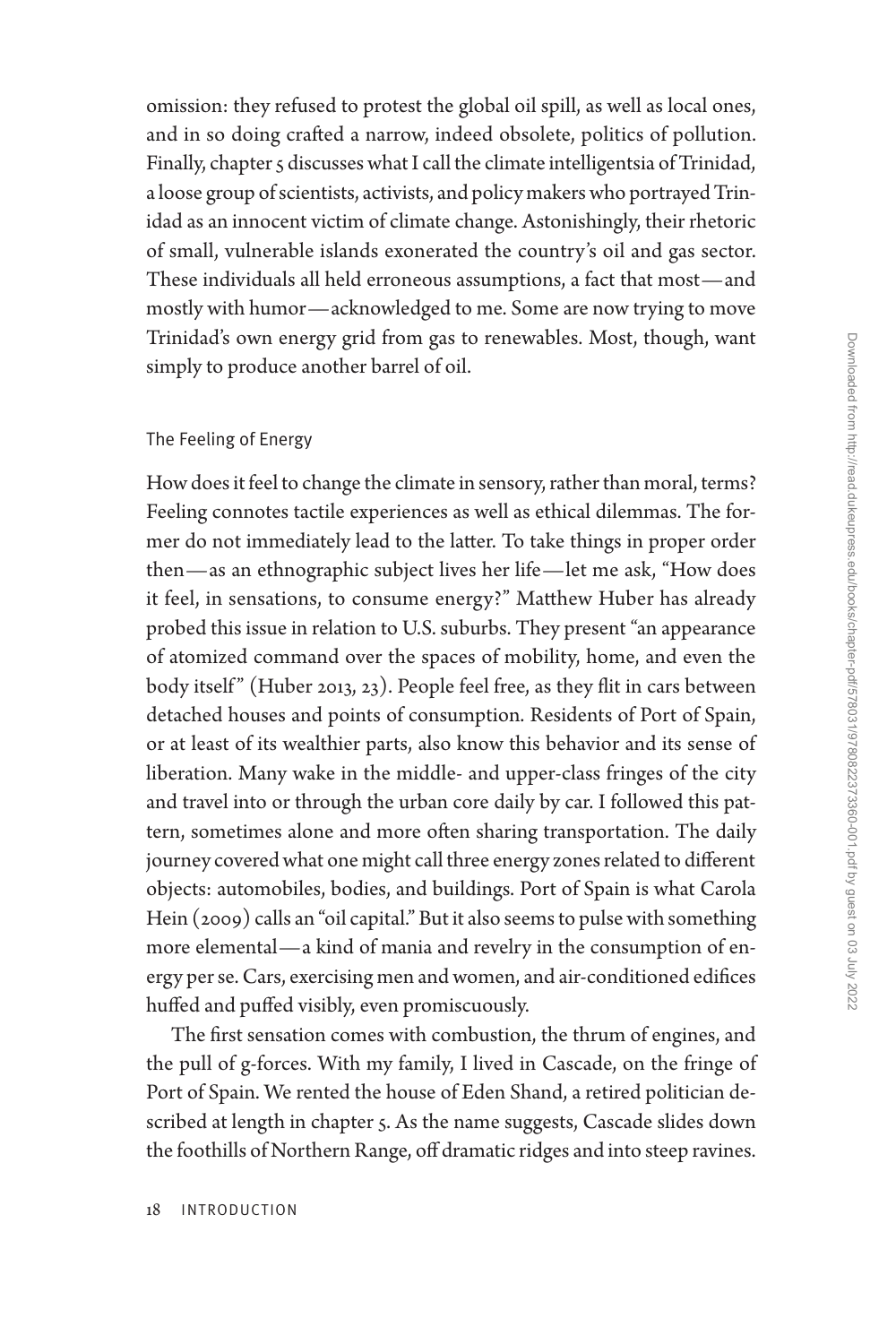<span id="page-18-0"></span>

**i.3** Port of Spain viewed from St. Ann's. Photograph by the author.

The vistas are beautiful—and mostly accessed by car (figure i.3). In recent years, developers have built roads and houses at the very limits of the automobile. Vehicles will not ascend slopes steeper than those in Cascade and its adjoining settlement, St. Ann's. The landscape then turns commuting into something more intrepid and exciting. I rode sometimes with Che Lovelace, as he descended Cascade with my son, with other children, and with eight long boards for a Saturday surf lesson. We whizzed through sinuous, riparian curves, the sea peeping through dense foliage, as Che drank a shandy or talked on his cell phone. Elsewhere we might get stuck in a traffic jam. But in Cascade driving was fun, and people reveled in it. Cheap gasoline—subsidized by the petrostate—underwrote this automobility. But a feeling enlivened it. Perhaps it was the thrill of driving in an urban geography not quite meant for the car, as shown in the foreground of figure i.3. To me the lanes always seemed too narrow, the curves too blind, and the gradients way too up and down. In this sense, Cascade differed from a safe, sedately mobile American suburb. The car in Cascade—as it burned petroleum—pulled one up, down, and sideways.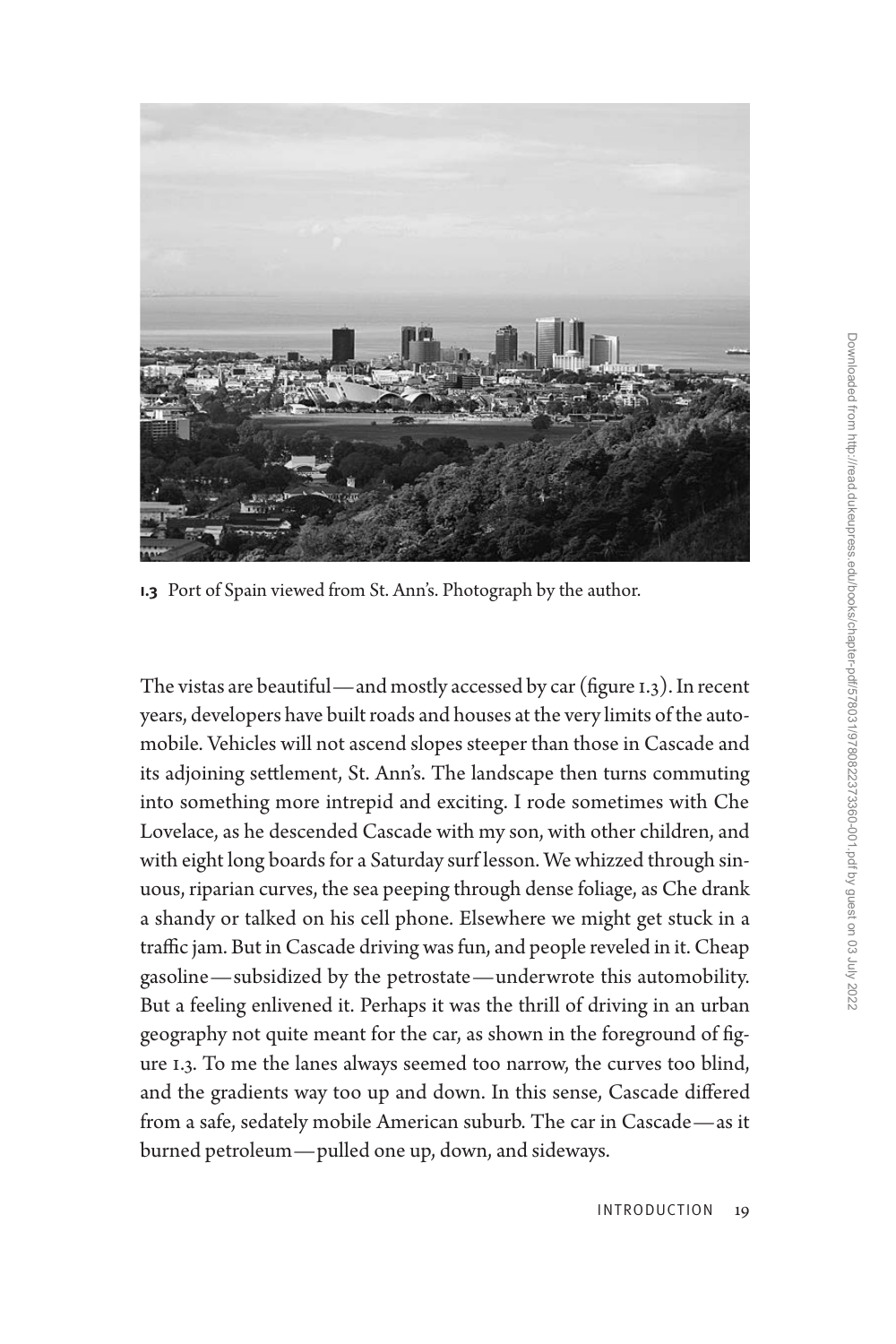At its southern apron, Cascade and St. Ann's spill into what I would call a zone of body energy. The Queen's Park Savannah, the greensward in the middle of [figure i.3,](#page-18-0) separates downtown from the northern outskirts. On that very grass in 2007, Eden Shand deployed his body against the car, protesting the paving of a southern section of the Savannah. A truck dumped gravel on him, damaging his spine permanently. Around the Savannah runs a 4-kilometer sidewalk, which is Trinidad's closest approximation to a pedestrian mall. People don't merely idle and stroll. Fit women and men come to see and be seen as they expend energy. Most go clockwise, with the car traffic, and no one crosses the Savannah. Running shoes on, I sometimes took part in this crowded rush hour of muscle and movement. It peaks in January, as people methodically tone their bodies for Carnival. They are enacting a cosmology—with a more positive outcome than in Shand's case. In Trinidad, writes anthropologist Daniel Miller, "the truth of a person exists in this labour they perform to create themselves" (2011, 50). Those exertions bear fruit as near-naked bodies cross through the south stands—along the same Savannah edge—to be judged on Carnival Tuesday. I "played mas," as they say, dressed as a bare-chested pirate. With my wife and two friends, we "chipped" down the road from sunup to sundown for two days. I believe there is no outdoor recreational event where so many people work so hard under such equatorial heat for so long. Rio's Carnival takes place mostly at night. The Boston Marathon finishes in a few hours. In Port of Spain, masqueraders sweat like slaves, practicing an art form derived from slavery. But even as they expend somatic power, they do not feel anything like slaves. At the edge of the Savannah, where a parking sign instructs, "four taxis facing north," I ran into the author of a short story by that name (Walcott-Hackshaw 2007). She was dancing with herself, with her body, blissed out and oblivious to the world.

That taxi rank marks the boundary of Port of Spain's third energy zone. Elites have built an archipelago of air-conditioning. From the point where I saw the writer in rapture, one crosses Queens Park West Road into the neighborhood of Newtown. Once a frontier of urban expansion, these dense blocks contain headquarters of foreign-owned oil companies: bp, Repsol, eog, and British Gas. I did not go into these edifices very often. My research centered on Trinidadian firms and organizations. But I wandered those streets, sometimes meeting informants in the Rituals Café on Marli Street. Even outside one feels the energy of cooling. Frigid air pours out,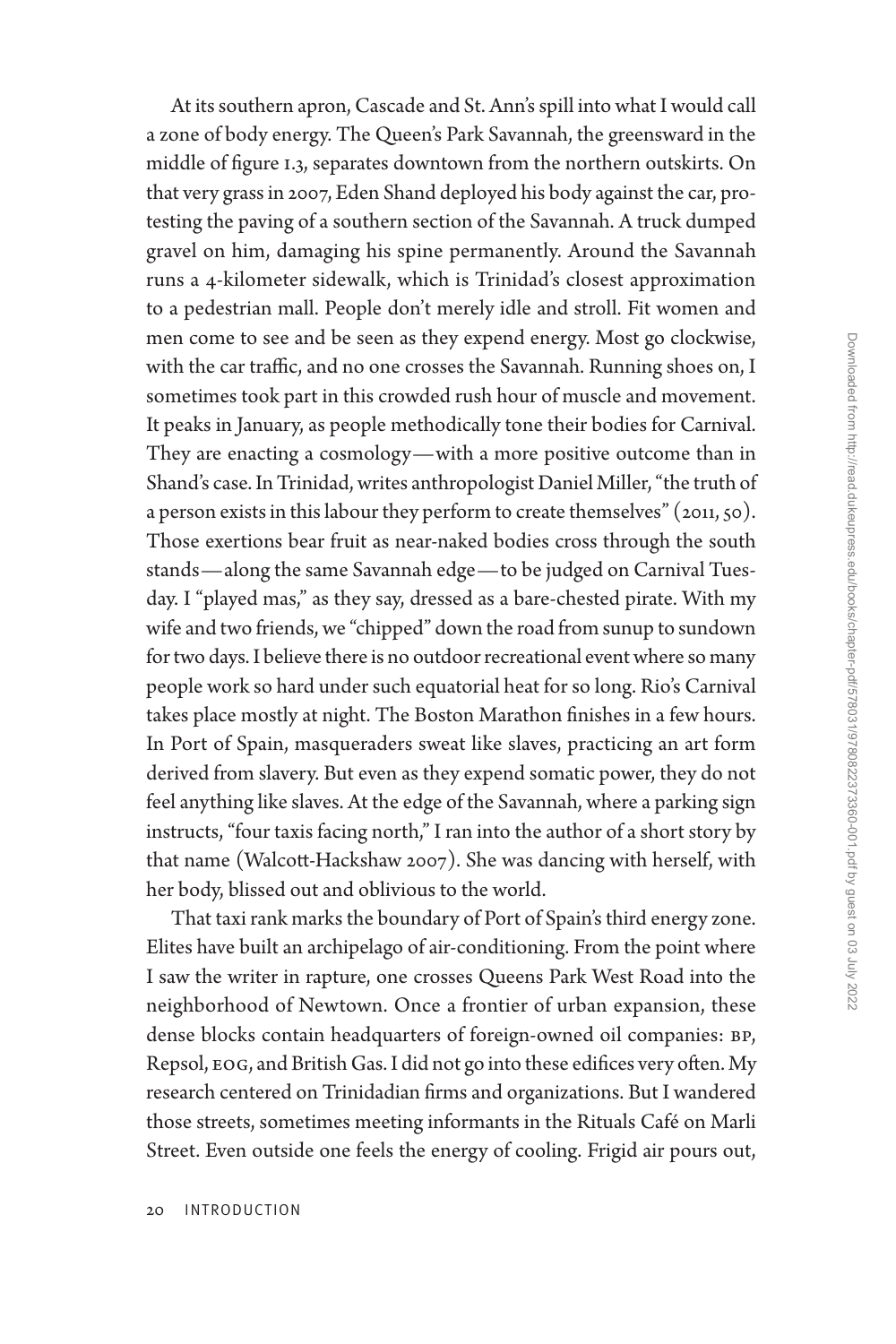unimpeded by double doors or any of the other energy-saving methods employed elsewhere. Businesspeople emerge from buildings overdressed, scurrying from the tropical heat into climate-controlled cars. The Guyanese novelist Oonya Kempadoo (2001, 17) describes a look of "air condition skin," conveying wealth and the habit of self-protection from the elements. Perhaps a whole neighborhood can wear this aesthetic. Trinis themselves remark more frequently on the air-conditioning of another locale, about a mile south of Newtown. On the Gulf of Paria, the government had recently established an International Waterfront Centre. Its Hyatt Hotel and two glass spires—in the right background of [figure i.3—](#page-18-0)deliberately evoked Dubai. The Ministry of Energy and Energy Industries occupied some office space, but most of the square footage stood empty. Trinis joked about governmental hubris and speculated on air-conditioning. Dry season temperatures exceeded 90˚F every day for months. Was the state burning its natural gas reserves to cool vacant acres? Or was it letting them bake, and risking equally expensive damage to the buildings? Workers at the ministry understood more than the average person about heat and energy. One usually burns fuel to *raise* temperatures. There is something miraculous—always seemingly futuristic—about combustion for cooling. It involves more artifice and people know it. Certainly, energy executives with their "air condition skin"—knew it as they hurried from one vessel of privilege to another.

I conducted most of my ethnography along this energy-intensive transect of motors, muscles, and manipulated air. In Cascade, I lived near some of my informants, but not with the close immediacy of the classic peasant or tribal study. "Studying up"—as we call the ethnography of elites—requires surmounting barriers against access (Nader 1974). Petroleum geologists live behind walls, in gated communities. I had to meet them over lunch, over drinks, or in their offices. Conferences allowed me to carry out true participant observation. There—often in the resplendent Hyatt Hotel—I joined discussions and receptions with the most accomplished and powerful energy experts. To be objects of anthropological study alternately flattered and amused them. As I pushed this indulgence, attitude became my method. Promoters of oil and gas are wrecking the world. This conviction—my feeling about energy—has driven this study from the beginning. Initially coy, I gradually deployed this sentiment. If you really care about sea level rise, I would say over rum, why don't you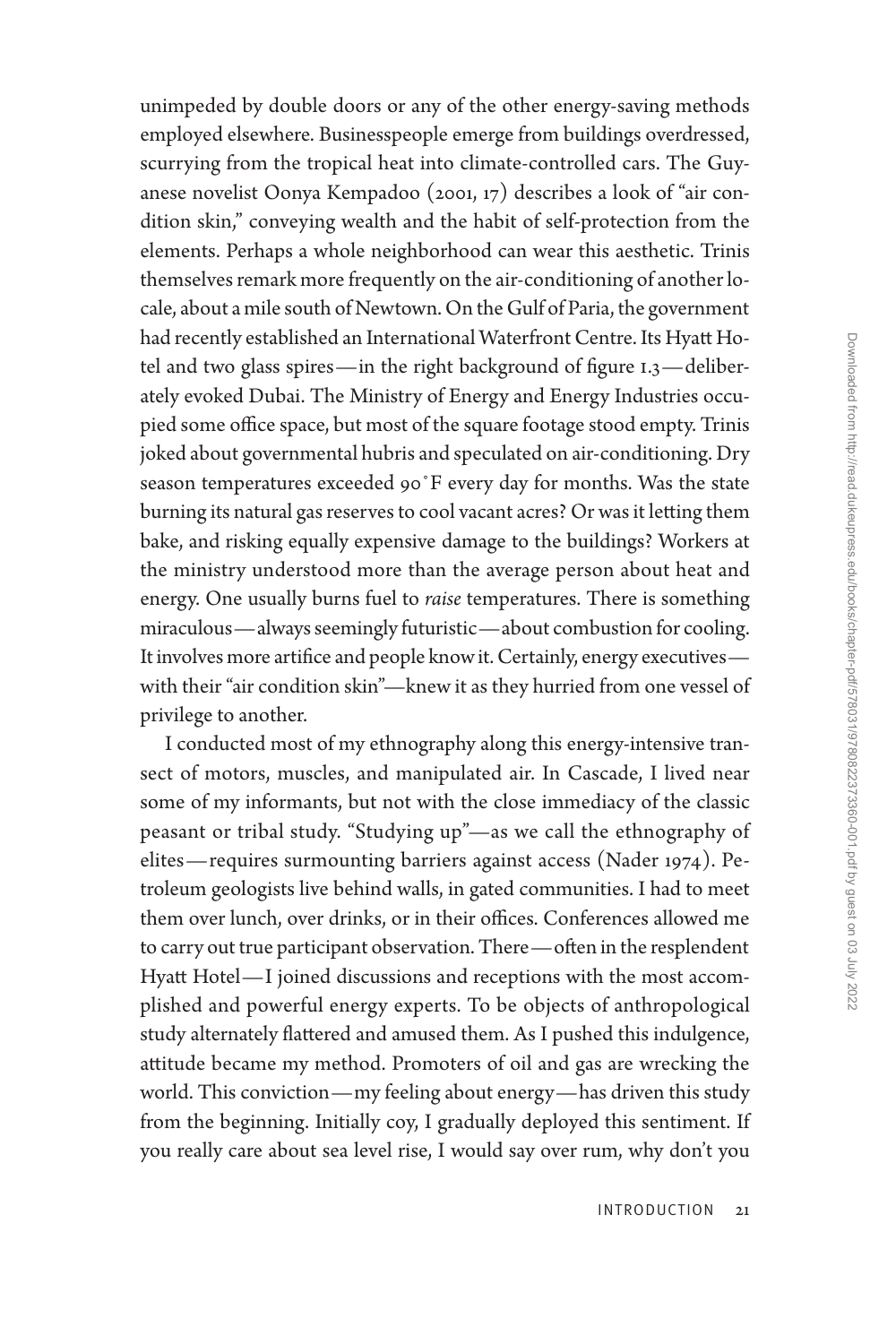just leave the hydrocarbons in the ground? It was a provocation reminiscent of the filmmaker Michael Moore (2004)—who, in one memorable scene, asks congressmen to enlist their children for military service in Iraq.[12](#page--1-0) Moore did not amuse his interlocutors. Perhaps because Trinidad has a tradition of teasing—called *picong*—energy experts took my jibes in stride. They laughed and then responded revealingly. Still, I wanted more. I wanted to find someone who agreed with me. So I left my customary corridor in Port of Spain and explored the oil fields and industrial sites of South Trinidad. I found people opposed to pollution in their communities, and asked, "Would you really be satisfied if this industry left here merely to export harm elsewhere, possibly to the whole planet?" Most would have been. Again, I learned a great deal while gaining little peace. I found data but not truth as moral clarity.

At least, I found complex individuals: the planner-cum-slaver Josef Chacón, the utopian-turned-oilman Conrad Stollmeyer, the eco-driller Krishna Persad, the selective environmentalist Wayne Kublalsingh, and the lady-doth-protest-too-much prime minister Patrick Manning. Throughout the book, I attend to the consciousness of key figures in the energy trade. Many of these men—men have consistently dominated the energy sector—failed in their own terms. They imagined more than they invented. Conditions frustrated their ambitions, or they themselves sold out their loftiest ideals. Why should any living or long-dead leader with few followers then attract followers now? The question or criticism would seem all the more pertinent in Trinidad, which has developed a tradition of cynical, distrusting appraisal. Eric Williams, the country's historian turned independence leader and first president, rose to prominence by debunking the pious sentiments of British abolitionists. Bondage was unprofitable before it became unpopular, he wrote in *Capitalism and Slavery* (Williams 1944), rather than the reverse. In the same spirit, Trinidad's talented calypsonians revel in unearthing corruption. Ridicule eventually touches every politician. Trinis understand complicity all too well. Meanwhile, anthropology has never privileged the individual over the collective, or the singular insight over the idea widely shared. In writing something like biographies, then, I am cutting against a grain of local discourse as well as the disciplinary sensibilities of my own social science. It is necessary to do so. Or, rather, my political agenda—to challenge people's complicity with climate change—compels the most thorough search for precedents and examples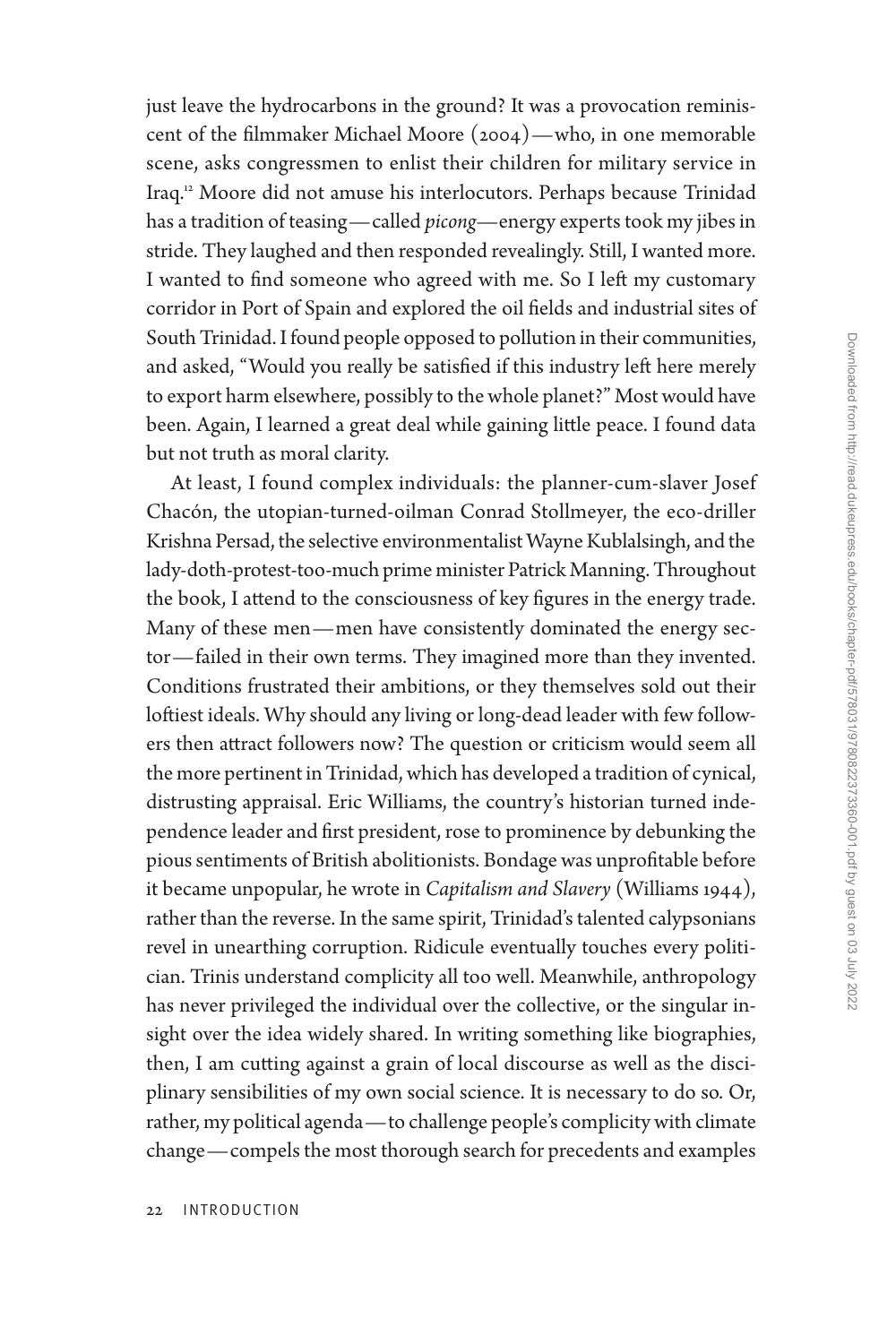of life without fossil fuels. In this sense, I resist the label "utopian." Everything that I and others seek in energy has already happened to someone or to someplace.

In *Energy without Conscience*, I am trying simultaneously to amplify and dampen public concern about climate change and fossil fuels. As a cause for alarm, this commodity chain threatens the conditions for life on planet Earth. Bill McKibben (2010) designates the carbon-enriched environment "Eaarth," a new spelling for a new, profoundly dangerous age. By 2100—if business continues as usual—grain belts will collapse and ecosystems will have already hemorrhaged species. Ecologically speaking, nothing this bad has occurred since the last mass extinction event, the dinosaur-destroying meteor strike of 65 million years ago. This time, as many observers now quip, "We are the asteroid" (e.g., McKibben 2003, 11). Here I would qualify the alarm and its misguided universalism. The "we" of seven billion *Homo sapiens* has not acted in concert. As a set of deeds, climate change is spreading in a patchy, discontinuous fashion. Environmentalists see this pattern every day. It is a planetary version of the toxic risks and exposures concentrated in poor communities of the Global North and South. Burning oil constitutes a form of environmental injustice and human-on-human structural violence. This interpretation—suggestive of war—indicates helpful, sober precedents. The United States devotes a fifth of its government budget to defense. More than a million men and women relinquish their liberty to serve as soldiers, sailors, and airmen. Imagine shifting all those resources and goodwill to defending ourselves from oil and climate change. If motivated by a national emergency, high emitters would replace oil and gas with wind and solar, conserve energy, and live differently. Perhaps considering oil as a merely military threat will help us phase it out (Garrard 2004, 107).

Thus, I would like to decelerate and redirect the rhetoric of apocalypse. Apocalypse, by definition, arrives without precedent and requires unprecedented defenses and adaptations. To relinquish fossil fuels, for instance, might require a dictatorship or "climate Leviathan" capable of repressing consumer choice in high-emitting democracies (Wainwright and Mann 2013). That speculation exceeds the bounds of this history and ethnography. *Energy without Conscience* contributes to the debate, nonetheless,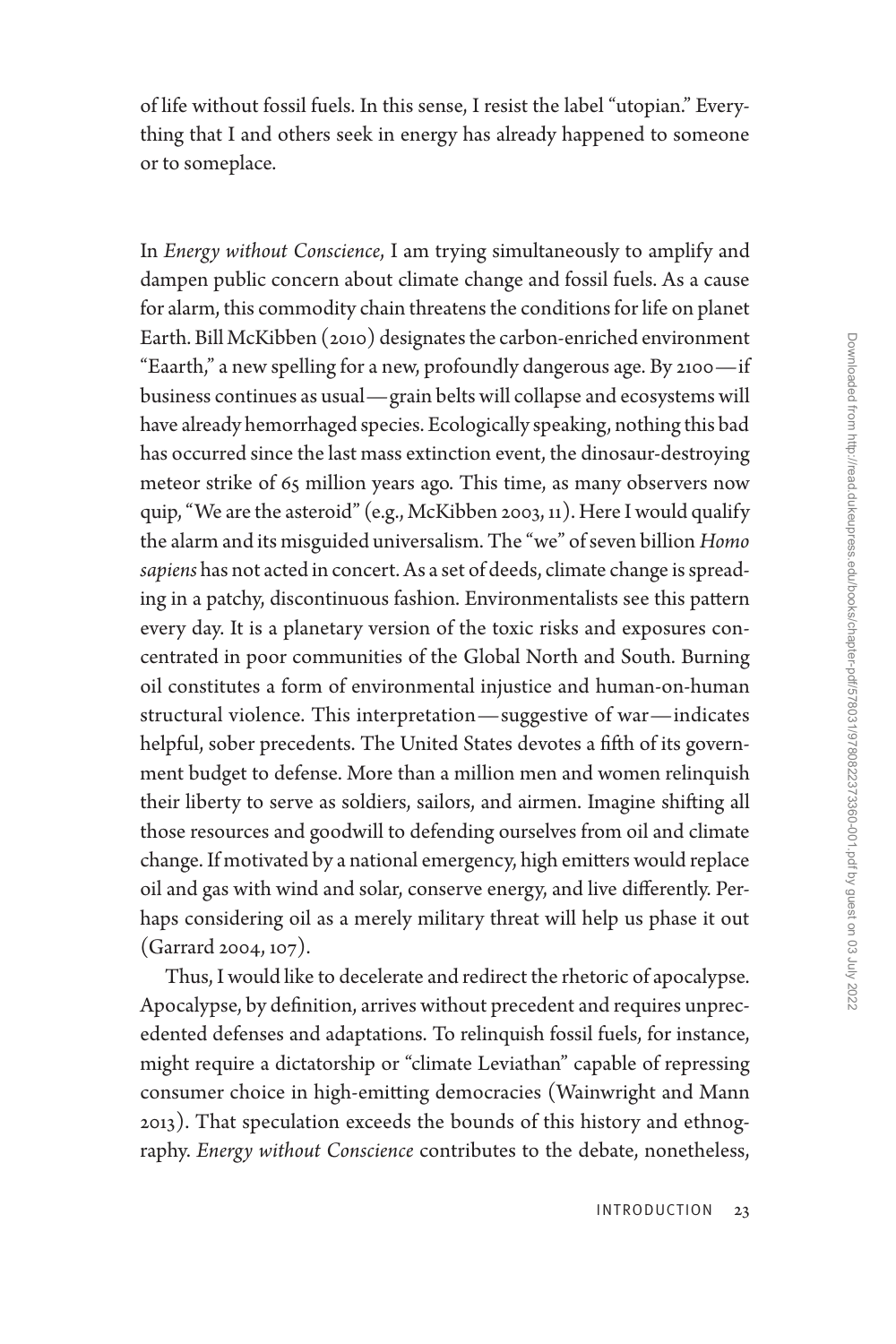by suggesting that people have already envisioned the abandonment of oil. I do not share Slavoj Žižek's (2010, 334) despair in writing that publics imagine the end of nature more easily than the end of fossil capitalism. For that latter event, many societies have already trained and know—if only through their historical archives—more or less what to do. Trinidad once planned development without oil. There, in the eighteenth century, a Jesuit designed an agriculture powered only by equatorial sunlight. The governor of Trinidad harnessed the power of African bodies. Both schemes imagined what we now call alternative energy. A historian—or one narrowly tethered to chronology—might consign these failed plans to an ash heap of impractical or immoral attempts. As an anthropologist, I have (or have taken) the liberty of running history backward, excavating the solutions that predate problems, and indulging in counterfactual speculation: what if people had not banished God from the landscape, or what if, from the wreckage of Caribbean slavery, survivors had salvaged the value of walking, pedaling legs as useful energy? From off the favored Euro-American stage, this study engages in what Svetlana Boym (2008, 4) calls "off modern" thinking—"an exploration of the side alleys and lateral potentialities" of where we are.

There may be no better way to approach the question posed at the outset of this introduction: How does it feel to change the climate? How, furthermore, does it feel not to care? Where, I might add, is conscience, or guilt? Where—and this is what I also mean by *conscience*—is a sense of responsibility or reverence for energy and the world around it? McKibben wrote in 1989 about living morally with "the end of nature." He awakes into an "alertness," akin to the tensing of a swimmer hearing a distant motorboat (McKibben 1989, 49). McKibben's unease mounted so high that he founded the first climate change movement in the United States. I would like us all to acquire the same fear and to respond with a measure of Mc-Kibben's desperation and generosity. My informants stand at quite some distance from this position. From petroleum geologists to antitoxic activists, they mostly don't care deeply about climate change. They care now and then, but they don't care about global warming in that way that one worries over a sick, elderly relative, growing feeble, losing capacity, heading for a different state. Perhaps no one cares about climate change in the way that that senescent person herself faces mortality and the uncertainty of what lies beyond. The absence of those feelings presents a shape. It has contours